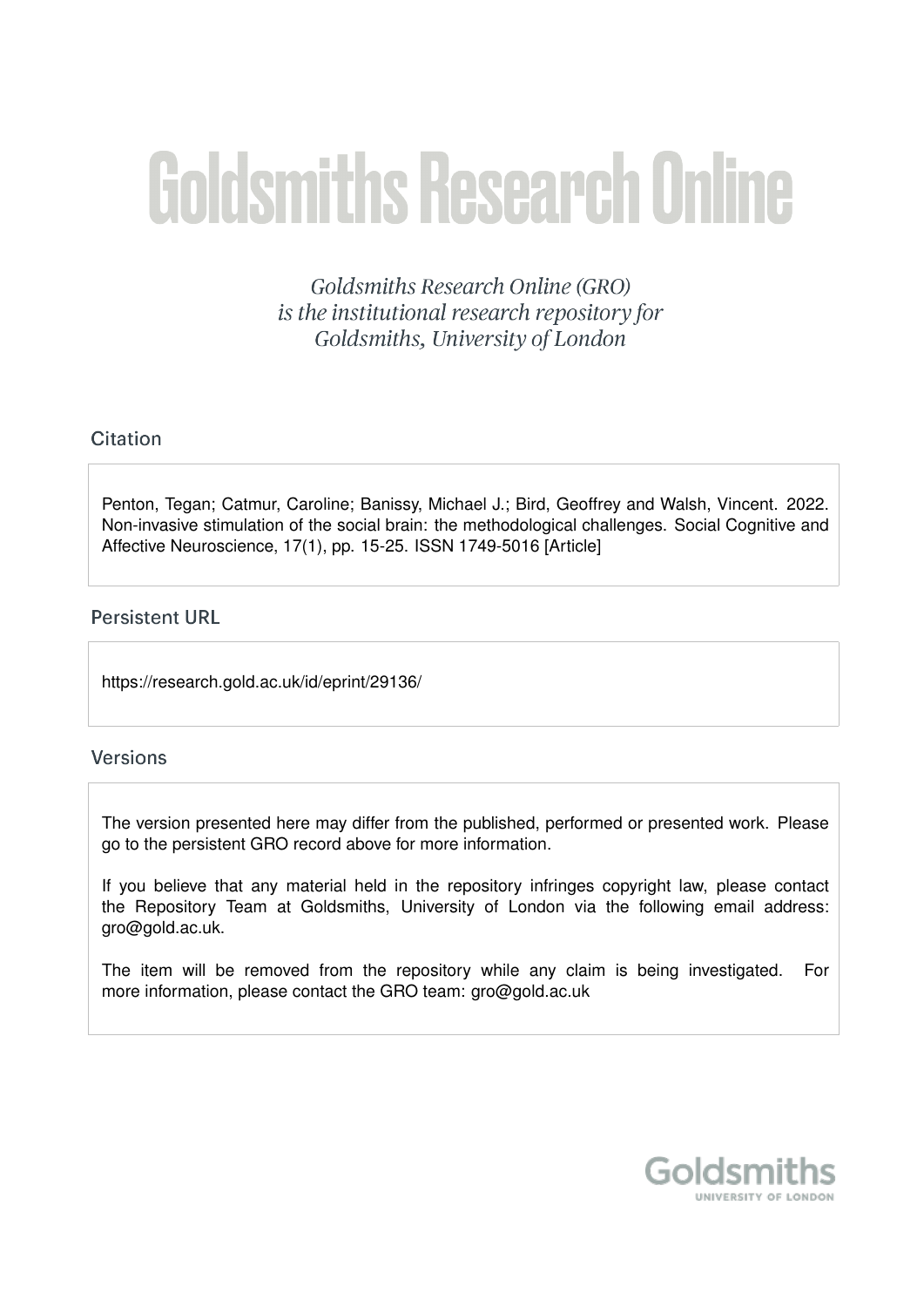# **Non-invasive stimulation of the social brain: the methodological challenges**

Tegan Penton<sup>a,b</sup>, Caroline Catmur<sup>c</sup>, Michael J. Banissy<sup>a</sup>, Geoffrey Bird<sup>b,d</sup> & Vincent Walsh<sup>e</sup>

- a. Department of Psychology, Goldsmiths, University of London, London, SE14 6NW, UK
- b. MRC Social, Genetic and Developmental Psychiatry Centre, Institute of Psychiatry, Psychology and Neuroscience, King's College London, Denmark Hill, London, SE5 8AF
- c. Department of Psychology, Institute of Psychiatry, Psychology and Neuroscience, King's College London, Denmark Hill, London, SE5 8AF
- d. Department of Experimental Psychology, University of Oxford, Oxford, OX1 3PH
- e. Institute of Cognitive Neuroscience, University College London, London WC1N 3AR, UK

Correspondence concerning this article should be addressed to:

Tegan Penton Department of Psychology Goldsmiths, University of London London, UK SE14 6NW tegan.penton@gold.ac.uk

# **Funding:**

This work was supported by a doctoral studentship from the Medical Research Council [MR/M50175X/1 to T.P.]; the Leverhulme Trust [grant number PLP-2015-019 to C.C.]; the Economic and Social Research Council [ES/R007527/1 to G.B. & M. J. B.] and the Baily Thomas Charitable Trust [to GB].

Declarations of interest: none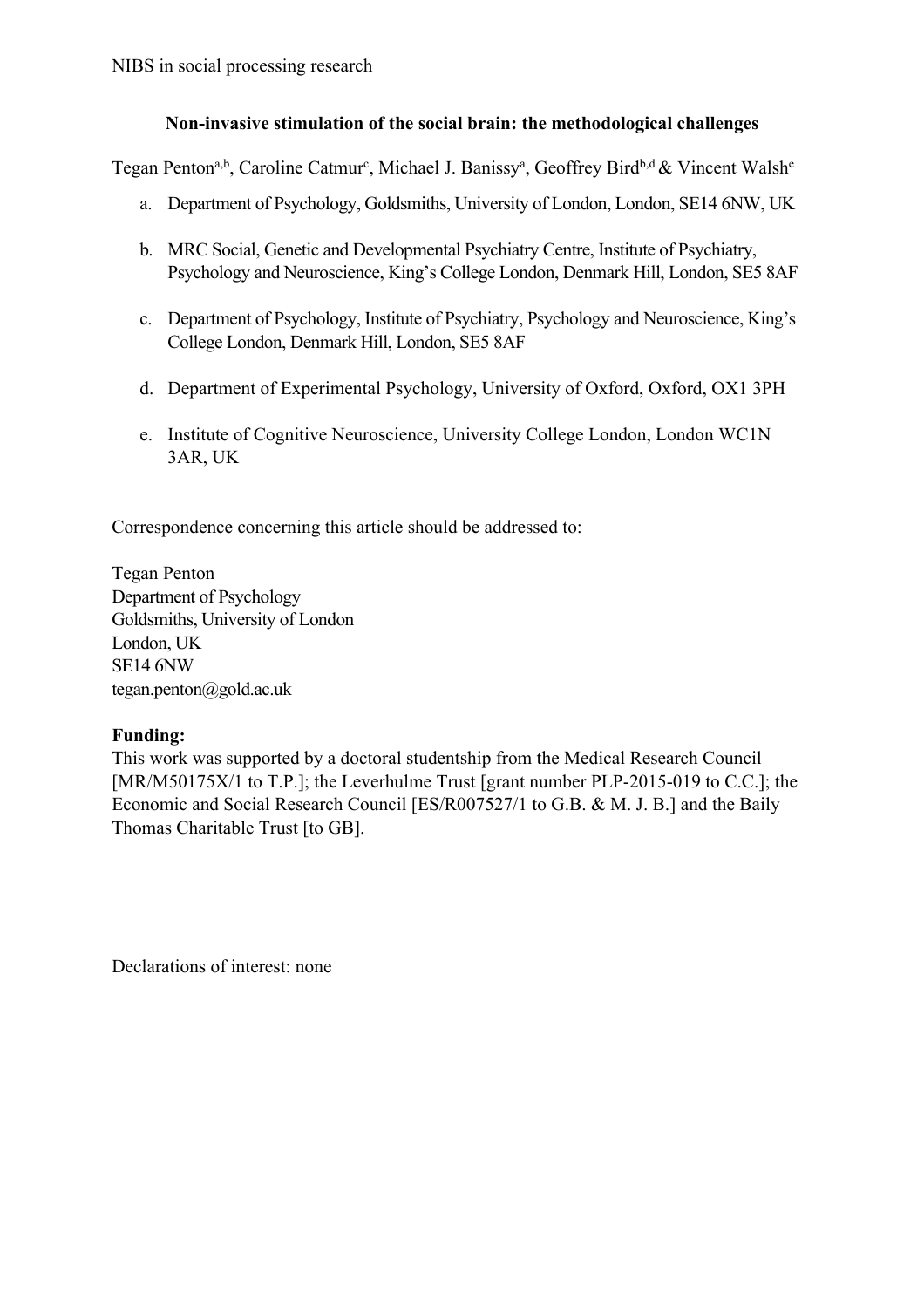## **Abstract**

Use of non-invasive brain stimulation methods (NIBS) has become a common approach to study social processing in addition to behavioural, imaging and lesion studies. However, research using NIBS to investigate social processing faces challenges. Overcoming these is important to allow valid and reliable interpretation of findings in neurotypical cohorts, but also to allow us to tailor NIBS protocols to atypical groups with social difficulties. In this review, we consider the utility of brain stimulation as a technique to study and modulate social processing. We also discuss challenges that face researchers using NIBS to study social processing in neurotypical adults with a view to highlighting potential solutions. Finally, we discuss additional challenges that face researchers using NIBS to study and modulate social processing in atypical groups. These are important to consider given that NIBS protocols are rarely tailored to atypical groups before use. Instead, many rely on protocols designed for neurotypical adults despite differences in brain function that are likely to impact response to NIBS.

Keywords: Non-invasive brain stimulation, social perception, social cognition, Statedependent TMS, Autism Spectrum Disorder

Word Count: 5999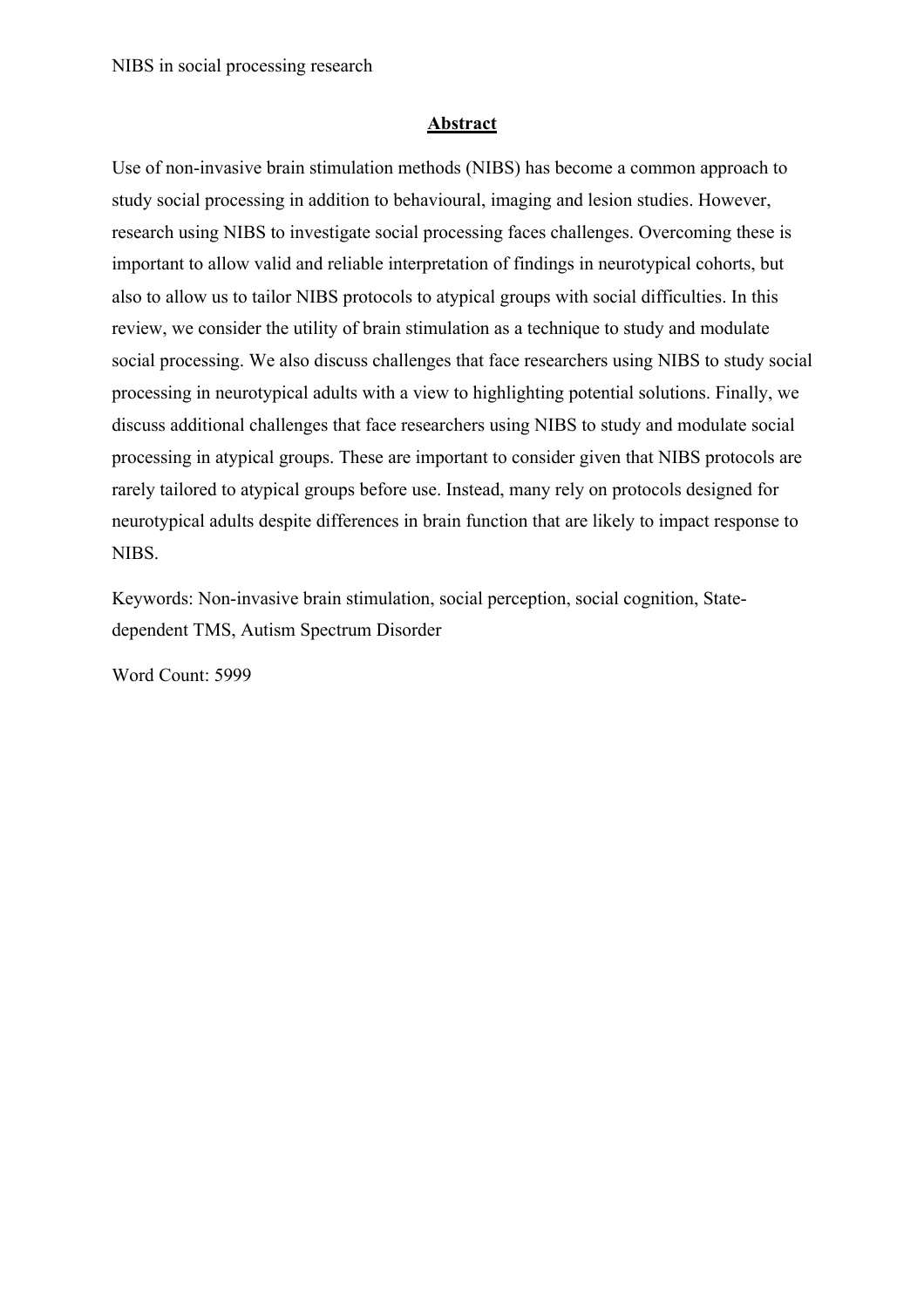## **Introduction**

Non-invasive brain stimulation (NIBS) refers to a range of techniques including transcranial magnetic stimulation (TMS), transcranial electric stimulation (tES) and focused ultrasound stimulation (tFUS), used to modulate brain excitability. Use of NIBS has increased significantly in recent years. This has enhanced our understanding of cognitive and perceptual processes (Miniussi, Paulus & Rossini, 2012; Miniussi & Ruzzoli, 2013; Parkin, Ekhtiari & Walsh, 2015; Taylor, 2018), and enabled a new stream of intervention research (Rossi, Hallett, Rossini, Pascual-Leone, 2009; Miniussi & Vallar, 2011, Miniussi et al., 2012; Perera et al., 2016). Whilst of clear utility, this increasing experimental and applied research focus has been accompanied by questions regarding study design and generalisability of findings (Parkin et al., 2015). In response, the field of brain stimulation has made efforts to strengthen experimental design. For example, several recent articles provide guidance on how to conduct well-controlled brain stimulation experiments (transcranial direct current stimulation [tDCS] - Woods et al., 2016; Ferrucci, Cortese & Priori, 2015; TMS - Sandrini, Umiltà & Rusconi, 2011; TMS-Electroencephalography [TMS-EEG] - Ilmoniemi & Kičić, 2010; Miniussi & Thut, 2010). Additionally, there is increasing interest in understanding null results in NIBS studies and the mechanisms underlying NIBS effects (Thut et al., 2018; de Graaf & Sack, 2018). One area of research that has benefitted from the use of brain stimulation techniques is social processing. Here, we review examples of the application of NIBS in this area of research and outline several key contributions of NIBS research to our understanding of social processing and its neural correlates; specifically, face processing, mirror responses and self-other processing. Whilst this review is not exhaustive, it highlights the utility of NIBS methods to study social processing.

Addressing more nuanced challenges facing social processing research using NIBS methods is important to allow for reliable interpretation of findings in neurotypical cohorts. It also allows us to tailor NIBS protocols to atypical groups with social difficulties. Therefore, we highlight several methods and techniques that may help to support the use of NIBS in both typical and atypical groups. Note, we assume that the reader has a working knowledge of commonly used NIBS techniques, but there are several useful reviews for a more detailed introduction (Walsh & Cowey, 2000; Walsh & Pascual-Leone, 2003; Wassermann et al., 2008; Reed & Kadosh, 2018; Parkin et al., 2015).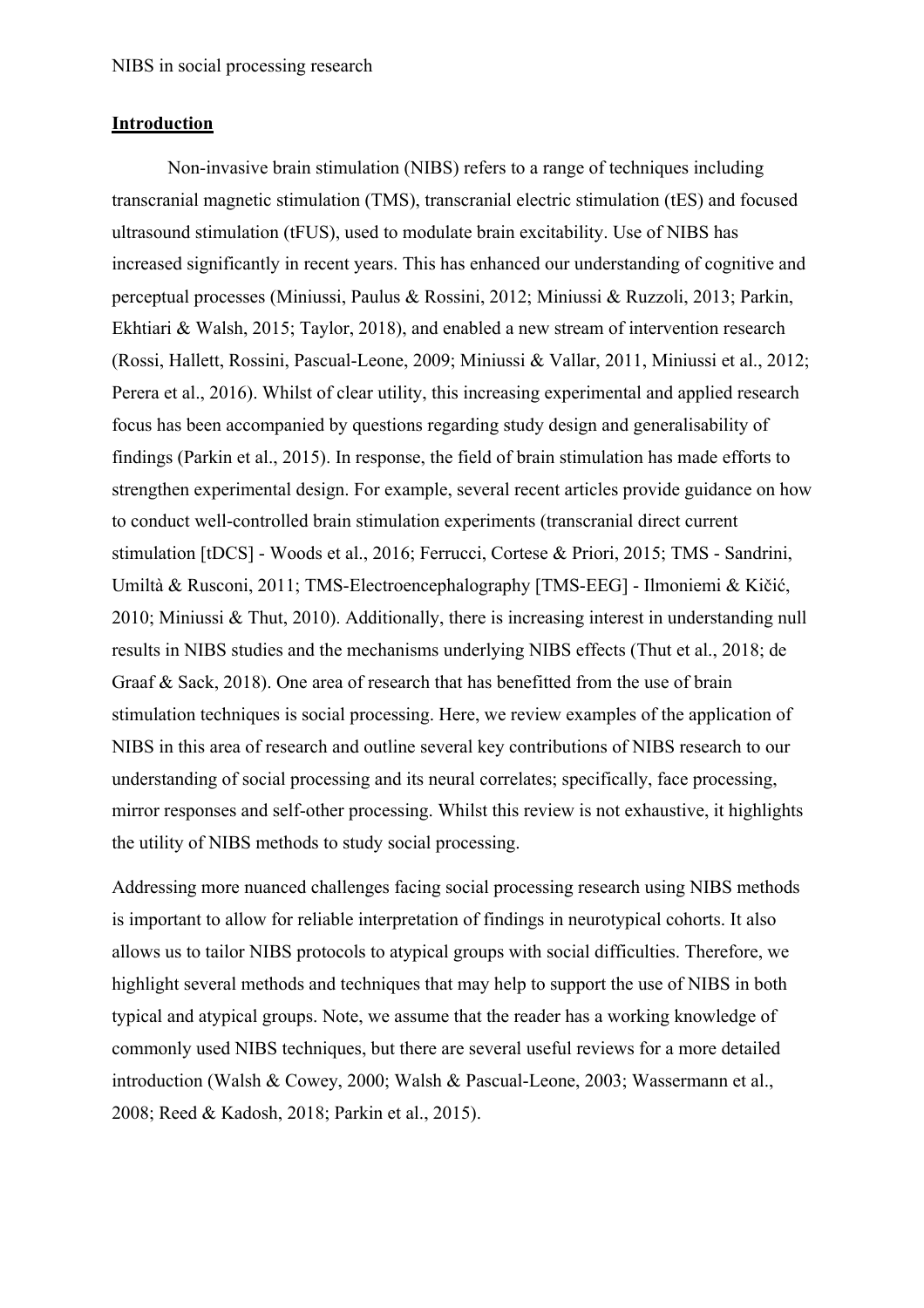#### **How have NIBS studies contributed to understanding of social processing?**

#### **Facial Identity Processing**

One domain where NIBS has been used to explore social perception is the study of facial identity processing. Here, work has utilised both TMS and tES to explore this ability (e.g. Barbieri, Negrini, Nitsche & Rivolta, 2016; Lafontaine, Théoret, Gosselin, & Lippé, 2013; Renzi et al., 2013; Romanska, Rezlescu, Susilo, Duchaine & Banissy, 2015). We specifically highlight the work elucidating the role of the occipital face area (OFA) in facial identity processing as a clear example of how using TMS can extend and support previous findings in facial identity research. Whilst beyond the scope of the current review, we also acknowledge the extensive body of work using NIBS to investigate processing of facial expressions (see Pitcher, 2019; Atkinson & Adolphs, 2011 for reviews in this area).

Influential models of face processing suggest the OFA contributes to early visual processing of faces (Haxby, Hoffman & Gobbini, 2000; Calder & Young, 2005), with further processing relying on a distributed network of brain regions (Rossion, 2014). This model is supported by a combination of fMRI, lesion, and animal work (Atkinson & Adolphs, 2011, Rossion, 2014), but has been extended and tested through the use of NIBS methods (Pitcher, 2019; Pitcher, Walsh & Duchaine, 2011; Atkinson & Adolphs, 2011). Work by Pitcher, Walsh, Yovel and Duchaine (2007) demonstrated the importance of the right occipital face area (rOFA) in processing facial features (see Figure 1). Disruption of face discrimination abilities was observed after stimulation to the rOFA when facial features were varied, but not when the spacing between features was varied, suggesting a role for the rOFA in featural but not holistic face processing (see also Pitcher, Charles, Devlin, Walsh & Duchaine, 2009; Solomon-Harris, Mullin & Steeves, 2013). Furthermore, using double-pulse TMS (two single pulses of TMS applied close together in time), the authors demonstrated the time course of rOFA involvement. Specifically, rOFA TMS reduced face discrimination accuracy only when delivered 60 and 100ms after stimulus onset. Ambrus, Windel, Burton and Kovács (2017a) extended these findings using TMS to explore the role of the rOFA in recognising different images of the same identity (see also Ambrus, Dotzer, Schweinberger, Kovács, 2017b).

Collectively, these findings validate and extend models of face processing implicating the OFA in early face processing (Haxby et al., 2000; Calder &Young, 2005). The work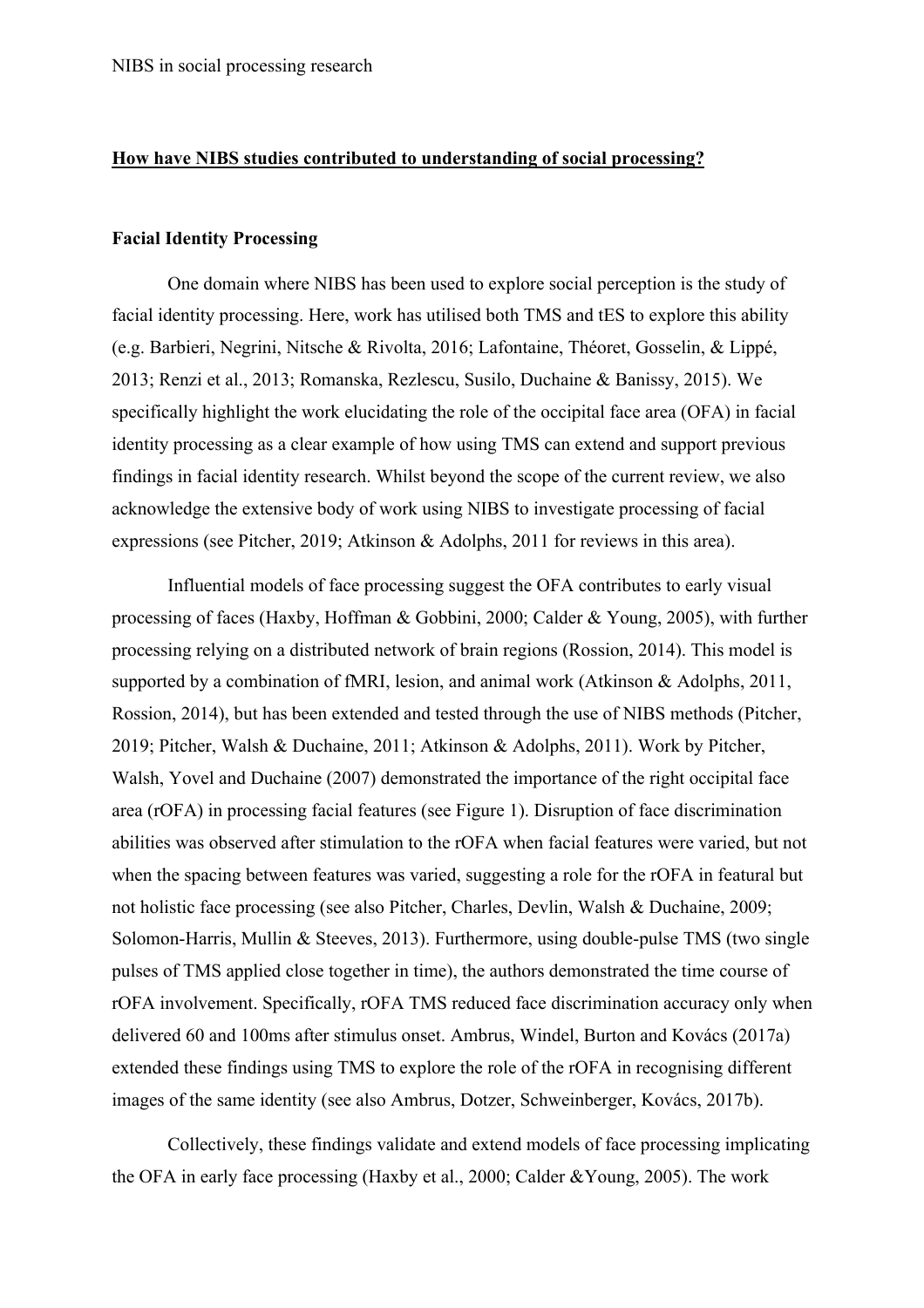builds on fMRI studies by demonstrating a causal relationship between OFA activity and face processing (Rossion, 2014). It also supports findings from lesion studies that disruption to the OFA can impair face processing, whilst overcoming limitations of such studies (such as nonlocalised lesions making it difficult to infer site-specific effects, or cortical reorganisation following trauma limiting generalisability to a healthy brain). This work also builds on fMRI and lesion studies by demonstrating the time course of OFA involvement in face processing. Finally, the work demonstrates task, site and temporal specificity of brain stimulation effects. It is clear therefore, that the use of NIBS has provided an important contribution to our understanding of the role of the OFA in face processing.

## [INSERT FIGURE 1 HERE]

#### **Mirror Responses**

In the action domain, mirror neurons fire both when performing an action, and when observing another agent performing the same, or a similar, action (Gallese, Fadiga, Fogassi & Rizzolatti, 1996). It has been suggested that this ability to map observed movements onto the observer's own motor representations may assist in understanding another's actions (Rizzolatti & Sinigaglia, 2010), although a re-analysis of available data suggests mirror neurons instead respond to socially contingent actions (e.g., imitation; Cook, Bird, Catmur, Press, & Heyes, 2014), with a potential role in action perception (Thompson, Bird & Catmur, 2019).

Research into mirror responses provides another example where NIBS studies have complemented animal, imaging and lesion studies to further understanding of the neural basis of social processing (Keysers, Paracampo & Gazzola, 2018). Research in non-human primates identified mirror neurons in area F5 (homologue of ventral premotor cortex in humans) and inferior parietal regions (Casile, 2013). In humans, fMRI revealed increased activation in these regions during action observation and execution (Caspers, Zilles, Laird & Eickhoff, 2010). In NIBS studies, mirror responses are indexed by measuring muscle responses to single-pulse TMS delivered over the primary motor cortex (motor evoked potentials; MEPs; see Figure 1). Changes in MEP amplitudes are thought to index motor cortex excitability, with larger amplitudes indicative of greater excitability (Fadiga, Fogassi, Pavesi, & Rizzolatti, 1995). Strafella and Paus (2000) demonstrated a muscle-specific increase in excitability to observation of different actions, coupled with a muscle-specific reduction in cortical inhibition and facilitation (indexed by reduced response to short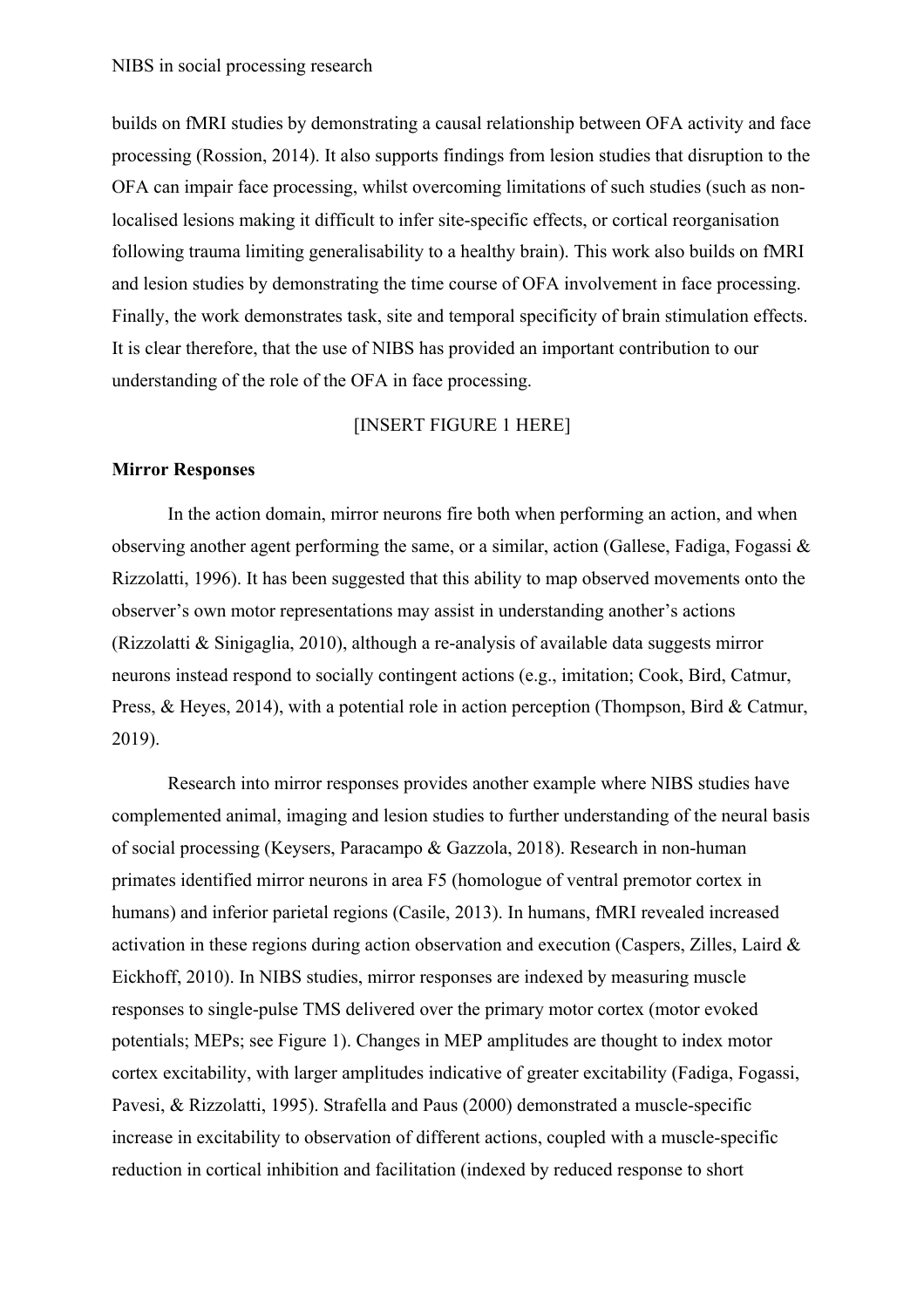intracortical inhibition and intracortical facilitation, respectively). By demonstrating the muscle-specific nature of mirror responses, these findings go beyond what had previously been demonstrated using fMRI. Subsequently, extensive NIBS work perturbing different brain regions has demonstrated the anatomical specificity and functional role of brain regions involved in producing mirror responses (Keysers et al. 2018).

NIBS studies have also shed light on connectivity patterns between regions involved in mirror responses, and their likely origin. For example, Catmur, Mars, Rushworth and Heyes (2011) showed that connectivity between mirror response regions can be altered through associative learning. Initially, a conditioning pulse applied to either the dorsal or ventral premotor cortex facilitated MEP responses from M1 representations of index and little finger muscles after observation of index or little finger actions, respectively. After countermirror training to alter learned associations between observed and executed actions (where participants move their index finger in response to observed little finger movements and vice versa; Catmur, Walsh & Heyes, 2007), mirror responses were significantly reduced. This reduction was amplified following conditioning pulses to the premotor cortex, supporting the idea that the mirror system can adapt through associative learning (Cook et al., 2014) and demonstrating the role of premotor-M1 connections in such associations.

Collectively, these NIBS studies demonstrate the causal role of a group of brain regions, and connectivity between these regions, in mirror responses, and lend support to key theories such as associative learning accounts of mirror response origin. These studies also demonstrate muscle-specific responses to action observation, and hence mirror responses, more directly than is possible using neuroimaging.

#### **Self-other Processing**

During social interaction it can be important to enhance representation of another person and suppress representation of the self (e.g. in order to represent another's beliefs when they differ from your own). Conversely, it can also be beneficial to suppress representation of another and enhance representation of the self (e.g. to inhibit imitation of another). This ability to selectively modulate representations of the self and the other is known as self-other control and is thought to play a key role in several social processes including empathy, perspective taking and theory of mind (de Guzman, Bird, Banissy & Catmur, 2016; Ward & Banissy, 2015). The medial prefrontal cortex (mPFC) and the temporoparietal junction (TPJ) have been linked to this process through a body of fMRI work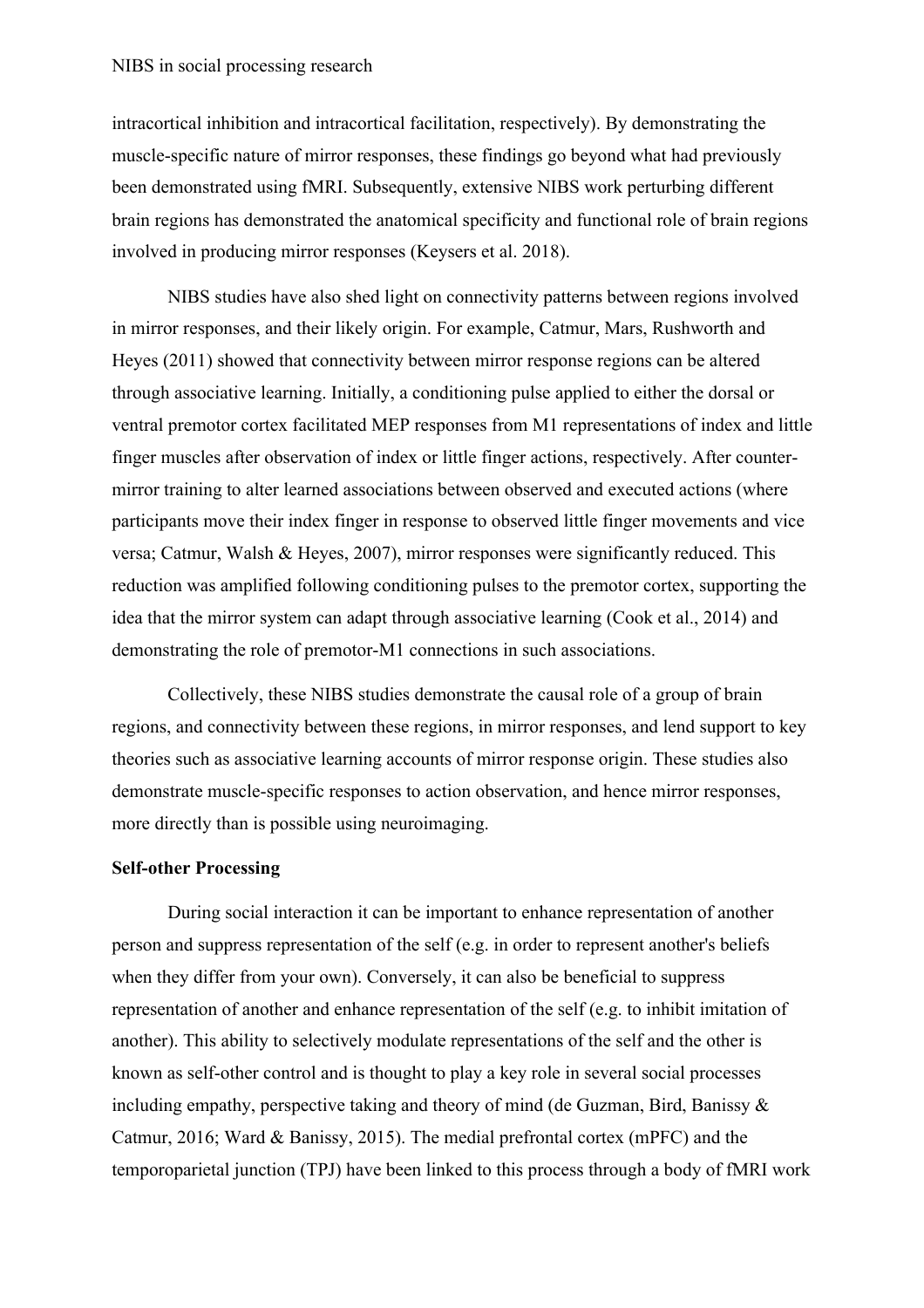(e.g. Brass, Ruby & Spengler, 2009). The use of NIBS has allowed the causal link between the TPJ and self-other control to be established. For example, Costa et al. (2008) and Young et al. (2010) both showed that 1 Hz repetitive TMS (rTMS) to the right TPJ (rTPJ; Figure 1) disrupts performance on theory of mind tasks.. Similarly, Wang, Callaghan, Gooding-Williams, McAllister and Kessler (2016) showed that double-pulse TMS to the right posterior TPJ also disrupted performance on a perspective-taking task. Furthermore, rTMS delivered at a theta frequency (6 Hz) relative to alpha (10 Hz) facilitated embodied perspective taking, highlighting the role of theta oscillations in this process (Gooding-Williams et al., 2017).

Studies have also employed tDCS to investigate the role of the TPJ in self-other control. For example, Santiesteban, Banissy, Catmur and Bird (2012) demonstrated that anodal tDCS to the rTPJ selectively improved performance on tasks requiring self-other control (imitation-inhibition and perspective taking) relative to a task requiring selfreferential processing. No differences in task performance were found between cathodal stimulation and sham. This effect of improved self-other control following anodal tDCS to the rTPJ was subsequently replicated by Santiesteban, Banissy, Catmur and Bird (2015), who also showed a similar pattern of results for left TPJ stimulation (see also Hogeveen et al. 2014). Collectively, these findings highlight the role of the TPJ in self-other control. Additionally, they demonstrate that modulation of social processing can be achieved, and replicated, using tDCS methods (see Sellaro, Nitsche & Colzato, 2016, for review on tDCS in social processing research).

Whilst NIBS research has clearly enhanced understanding of the role of the TPJ, further research is needed to understand the role of the mPFC. It is commonly thought that ventral regions of the mPFC are involved in self-referential processing whereas dorsal regions are involved in representing others (see van der Meer, Costafreda, Aleman & David, 2010; Denny, Kober, Wager & Ochsner, 2012, for meta-analyses). However, Nicolle et al. (2012) suggest that the mPFC is organised with respect to task-relevance, thus challenging prevailing accounts of mPFC organisation (also see Cook, 2014). They argue that ventral regions of the mPFC keep track of task-relevant information (e.g. information about the self during a self-relevant trial), whereas more dorsal regions of the mPFC keep track of taskirrelevant information (e.g. information about the self during an other-relevant trial). Use of more focal NIBS techniques (such as TMS) is one way to test contrasting accounts of brain function in social processing. However, we are generally limited to stimulating areas near the cortical surface. Targeting deeper regions often requires higher-intensity stimulation which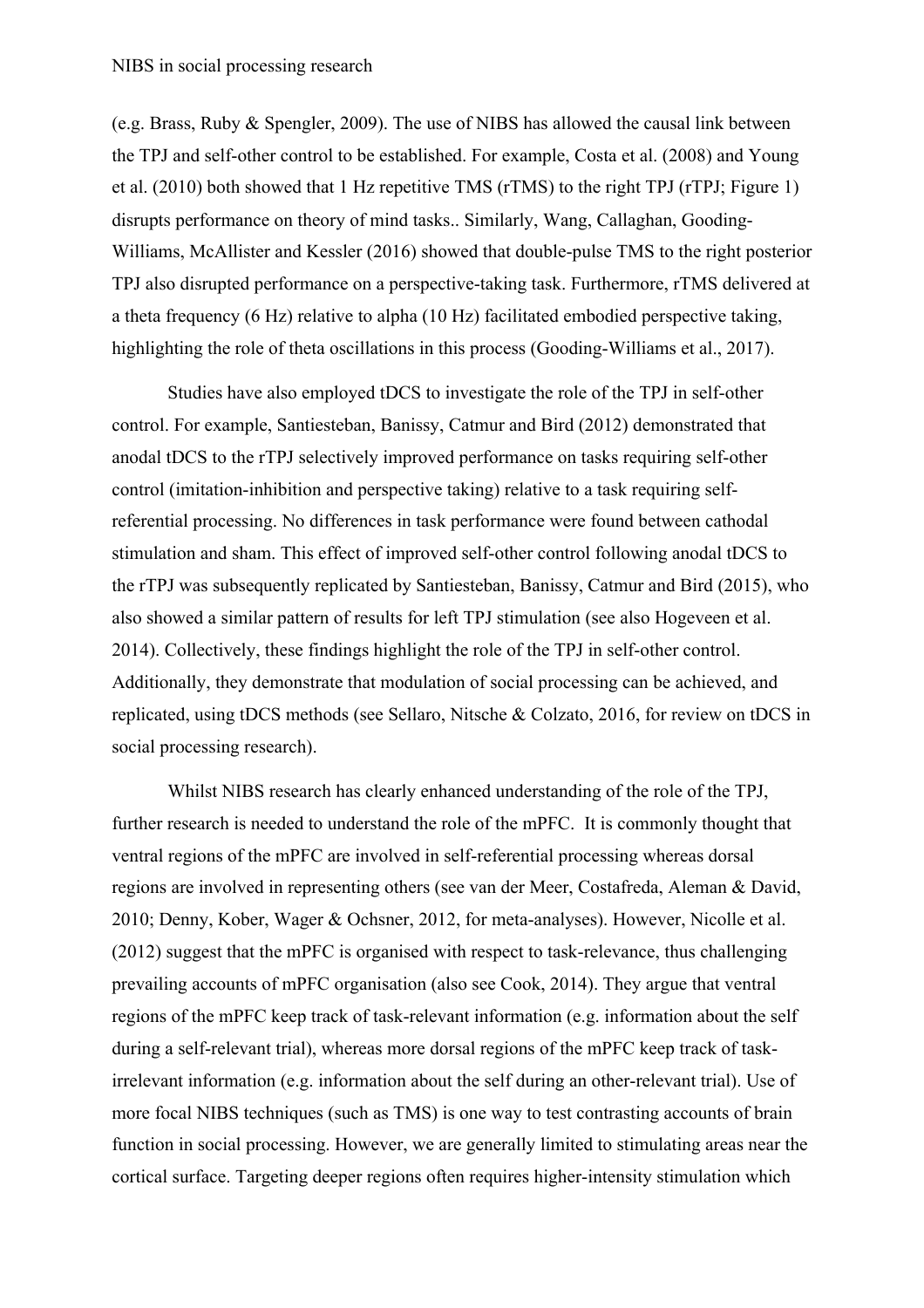impacts focality of the electric field. Thus, in order to test accounts regarding the role of deeper or less accessible brain structures in social processing (e.g. mPFC), we must first overcome several challenges associated with using NIBS in social processing research.

#### **Challenges using NIBS to study social processing**

Whilst the above examples highlight successes of using NIBS to modulate social processing, there are also a number of challenges. The remainder of this paper will discuss key challenges facing researchers using NIBS to study social processing in neurotypical and atypical populations. This section is not an exhaustive list of limitations, but rather highlights several challenges that are particularly problematic.

# **Depth of Regions of Interest**

With most brain stimulation methods, we are only able to target shallow cortical regions (Kammer, 1998; Roth, Amir, Levkovitz & Zangen, 2007). This can be problematic for many areas of study, but is particularly challenging when investigating social processing that relies on networks encompassing subcortical regions. For example, processing of facial emotions requires a distributed network including cortical regions such as the ventromedial prefrontal cortex and somatosensory cortex; less accessible structures such as the fusiform gyrus; and subcortical regions such as the amygdala and insula (Adolphs, 2002; Fairhall  $\&$ Ishai, 2006). If we could reliably target deeper regions, we may be able to further understand the role of, and connectivity between, different regions within networks responsible for social processing. With TMS, it is possible to stimulate subcortically using alternative coil types to the commonly used figure-of-eight coil. However, the increased current spread makes approaches like this unsuitable for most studies as it reduces the focality of stimulation. Unintended cortical surface stimulation is also a problem with such techniques. Collectively, these issues make it difficult to make inferences regarding the function of more specific, deeper brain regions (for comparison of induced electric field see Deng, Lisanby & Peterchev, 2013; Lu & Ueno, 2017). Therefore, methods that allow focal stimulation of deeper regions would be very useful in social processing research.

Currently, it may be possible to overcome this issue using an indirect stimulation protocol (see Wang et al., 2014 Kim et al., 2018; for examples of network stimulation effects in associative and episodic memory). Many studies have shown that the effects of TMS can alter activity in non-targeted areas of a network activated during a given task (see Ruff,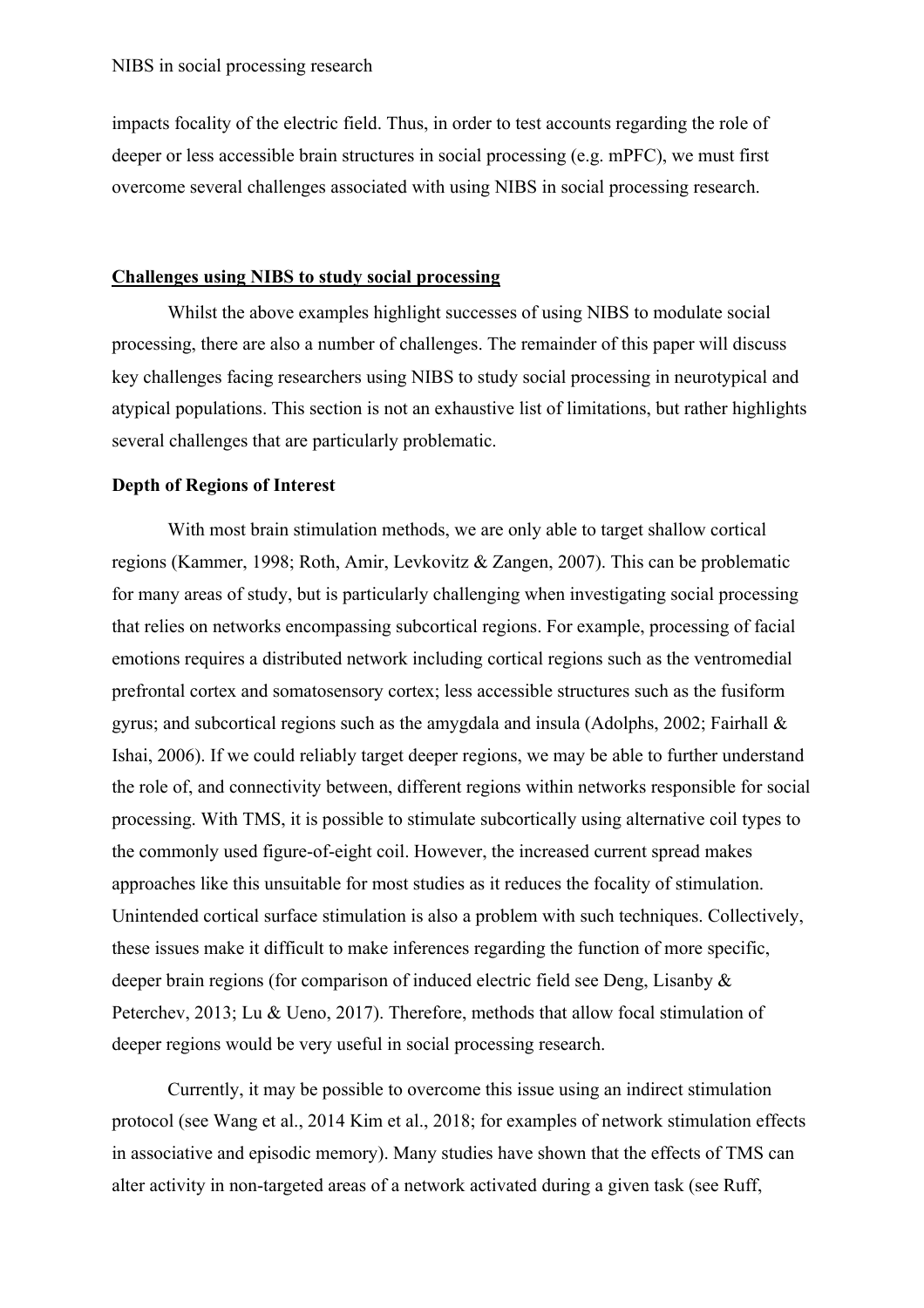Driver & Bestmann, 2009, for review). This approach has been used to modulate interoceptive processing through direct stimulation of cortical regions implicated in the interoception network (dorsolateral prefrontal cortex; DLPFC) that results in indirect activation of subcortical regions in the network (anterior insula; Mai, Braun, Probst, Kammer & Pollatos, 2019). Similar network effects have been shown in face processing whereby stimulating the rOFA alters fusiform face area activity, and stimulating the posterior superior temporal sulcus (pSTS) alters amygdala activity (Pitcher et al., 2014, 2017).Thus, it may be possible to exploit such effects to modulate activity in less accessible brain areas (i.e. targeting cortical sites to indirectly modulate less accessible regions). Whilst useful, this potential for indirect effects of NIBS can also make it difficult to interpret regional involvement in a given process (Coll, Penton & Hobson, 2017).

One thing that several of these studies have in common, is the use of imaging methods to verify change in subcortical network activation. Use of imaging methods is important to ensure that indirect stimulation protocols are indeed modulating these less accessible regions. This may not always be the case when targeting cortical regions that are implicated in several networks. The flexible hub theory (Cole et al., 2013) posits that brain areas are involved in multiple networks and that brain state will determine whether interaction with one network is privileged over another. Regions can flexibly interact with different brain networks depending on the nature of a participant's task. Thus, if a brain region is part of more than one functional network (e.g. involved in both perception and memory networks), caution is required to ensure that tasks used capture the role of the region in the specific functional process of interest. In such cases, confirmation of network effects with neuroimaging would permit stronger inferences to be drawn.

In addition to indirect effects of NIBS, it may be possible to target deeper regions in the future using two emerging techniques. First, low-intensity transcranial focused ultrasound stimulation (tFUS) is a form of non-invasive brain stimulation relying on pressure produced by ultrasound waves to modulate brain activity (see Tyler, Lani & Hwang, 2018; di Biase, Falato & Di Lazzaro, 2019; Darrow, 2019). Importantly, this technique is thought to be able to stimulate subcortically whilst preserving spatial focality. This is because the acoustic focus (where the acoustic energy is greatest) can be steered towards deep sites whilst keeping the size of the stimulated area as small as possible (Folloni et al., 2019; Legon, Bansal, Tyshynsky, Ai & Mueller, 2018). Accordingly, this also reduces the degree of unintended cortical stimulation (i.e. stimulation of superficial sites when targeting less accessible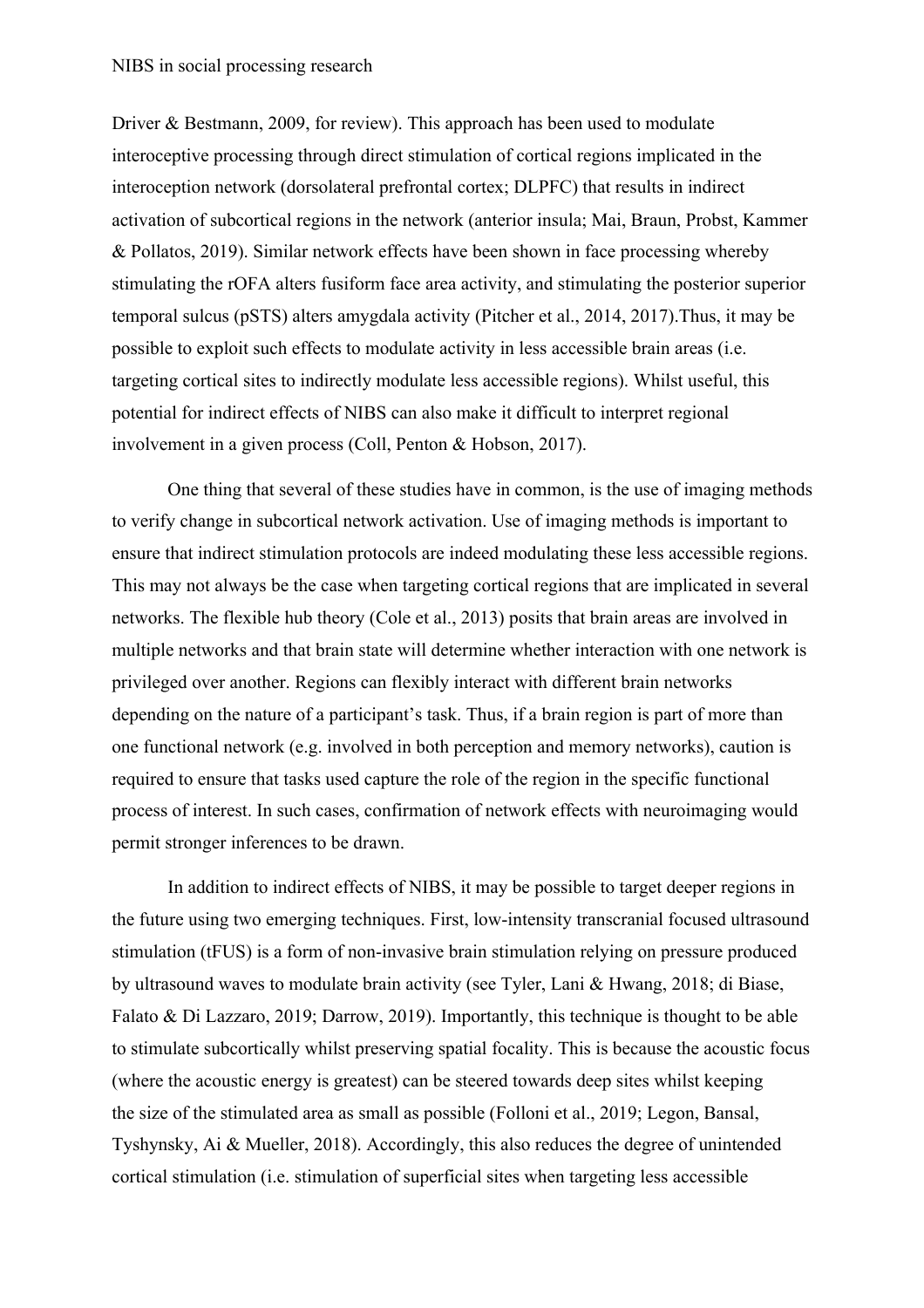regions). Thus, tFUS provides a useful alternative to other deep NIBS methods (e.g. deep TMS using H- or double-cone coils), which suffer from a depth-focality trade off (Deng et al., 2013; Lu & Ueno, 2017). Preliminary data in humans has shown that tFUS can alter unilateral thalamic activity (Legon et al., 2018). Additionally, tFUS over the primary somatosensory cortex modulates somatosensory evoked potentials and behavioural performance on a sensory discrimination task (Legon et al., 2014), thus highlighting the potential of tFUS techniques to modulate behaviour in humans. However, tFUS is still in its infancy and more research into safety thresholds and mechanisms of action is needed prior to use in social processing research (Pasquinelli, Hanson, Siebner, Lee & Thielscher, 2019). Once better understood, tFUS may provide a useful tool to modulate deeper regions in social brain networks.

Transcranial temporal interference stimulation (tTIS; Grossman et al., 2017) may also overcome unintended cortical stimulation whilst being able to target less accessible regions. This method applies two different high-frequency electrical fields to the brain via surface electrodes. Applying current at such high frequencies (in the kHz range) is not thought to modulate neural oscillations (Hutcheon & Yarom, 2000). However, at the point where the frequencies overlap, an amplitude-modulated field is created. This waveform oscillates at a slower frequency – the rate of which is equal to the difference between the frequencies generated by the two surface electrode pairs. Depending on surface electrode placement, it may be possible for this overlap to occur in deeper brain regions, thus modulating activity of deeper areas. Importantly, because the waveforms are not overlapping on the cortical surface, activity of more superficial areas is unaffected. This method may therefore be useful for modulating deeper areas of social brain networks. tTIS has been shown to modulate focal cortical and subcortical regions in rats (Grossman et al., 2017) and feasibility of this technique in humans has recently been addressed using computational modelling approaches (Rampersad et al., 2019; Grossman, Okun & Boyden, 2018). However, more work is needed to understand the mechanisms of action, feasibility and safety of this approach in humans.

## **Overlapping and Neighbouring Brain Regions**

When using NIBS, it can be difficult to dissociate the role of a region of interest in task performance from the role of other neighbouring regions.This is due to both network activation and current spread to other neighbouring regions. For example, different regions of the TPJ are involved in different cortical networks. The anterior TPJ shows connectivity with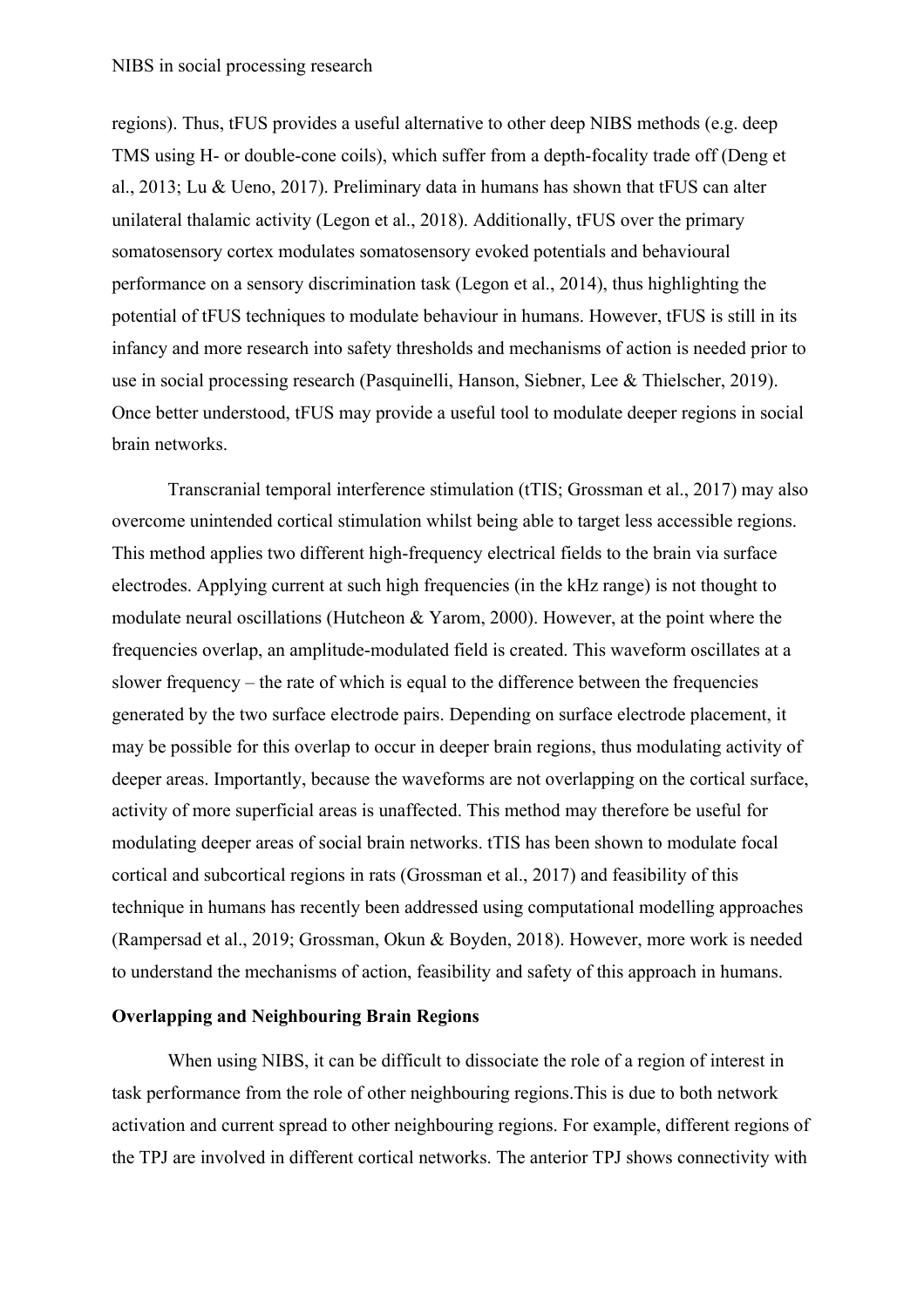#### NIBS in social processing research

the ventral attention network (Corbetta & Shulman, 2002) and is implicated in both social and non-social processing, whilst the posterior TPJ shows connectivity with the social cognition network and is primarily implicated in social processing (Mars et al., 2011; see Krall et al., 2015, for meta-analysis). Whilst associated with different processes, these regions are topographically close. Thus, targeting just one with NIBS techniques becomes challenging. As such, it is important to ensure that when investigating the effects of brain stimulation on regions involved in social processing, we do not use tasks that also rely on alternative networks that include anatomically close regions. Conversely, it is also possible to use control tasks that may differentially activate these alternative networks. For example, Santiesteban, Kaur, Bird and Catmur (2017) demonstrated that domain-general attentional processes, rather than implicit mentalising, were modulated by rTMS to the rTPJ. By investigating both domain-general and domain-specific effects of rTPJ stimulation, the authors were able to shed light on rTPJ involvement in social processing. It can be difficult to design tasks that allow for this dissociation, but it is essential if we are to understand how modulation to an area affects social processing specifically, rather than more general processing.

It may also be possible to account for anatomical specificity of an effect by stimulating the region of interest and other anatomically close control regions. If task behaviour is modulated by stimulation to one site but not another nearby site, this would provide stronger evidence that modulation of the region of interest, rather than neighbouring regions, is driving the effect (subtractive inference, Walsh & Cowey, 2000). Coupling such protocols with imaging methods would further enhance our knowledge of anatomical specificity. It is also possible to record network activation following plasticity-inducing NIBS protocols (e.g. network activation recorded prior to and following a theta-burst TMS protocol). Whilst this does not overcome the issue of stimulating overlapping or neighbouring regions, it does allow for regional and network changes in activity to be detected.

One way to potentially overcome this issue is to exploit state-dependent effects of NIBS. Brain stimulation effects are influenced by the state of the brain at the time of stimulation (Silvanto, Muggleton, Cowey & Walsh, 2007). For example, in visual perception, researchers have been able to selectively influence the behavioural outcomes of brain stimulation by altering the brain state at the time of stimulation (e.g. Silvanto, Cattaneo, Battelli and Pascual-Leone, 2008; Cattaneo & Silvanto, 2008; Silvanto & Muggleton, 2008). Silvanto et al. (2008) showed that priming area V5 of the visual cortex (versus the vertex)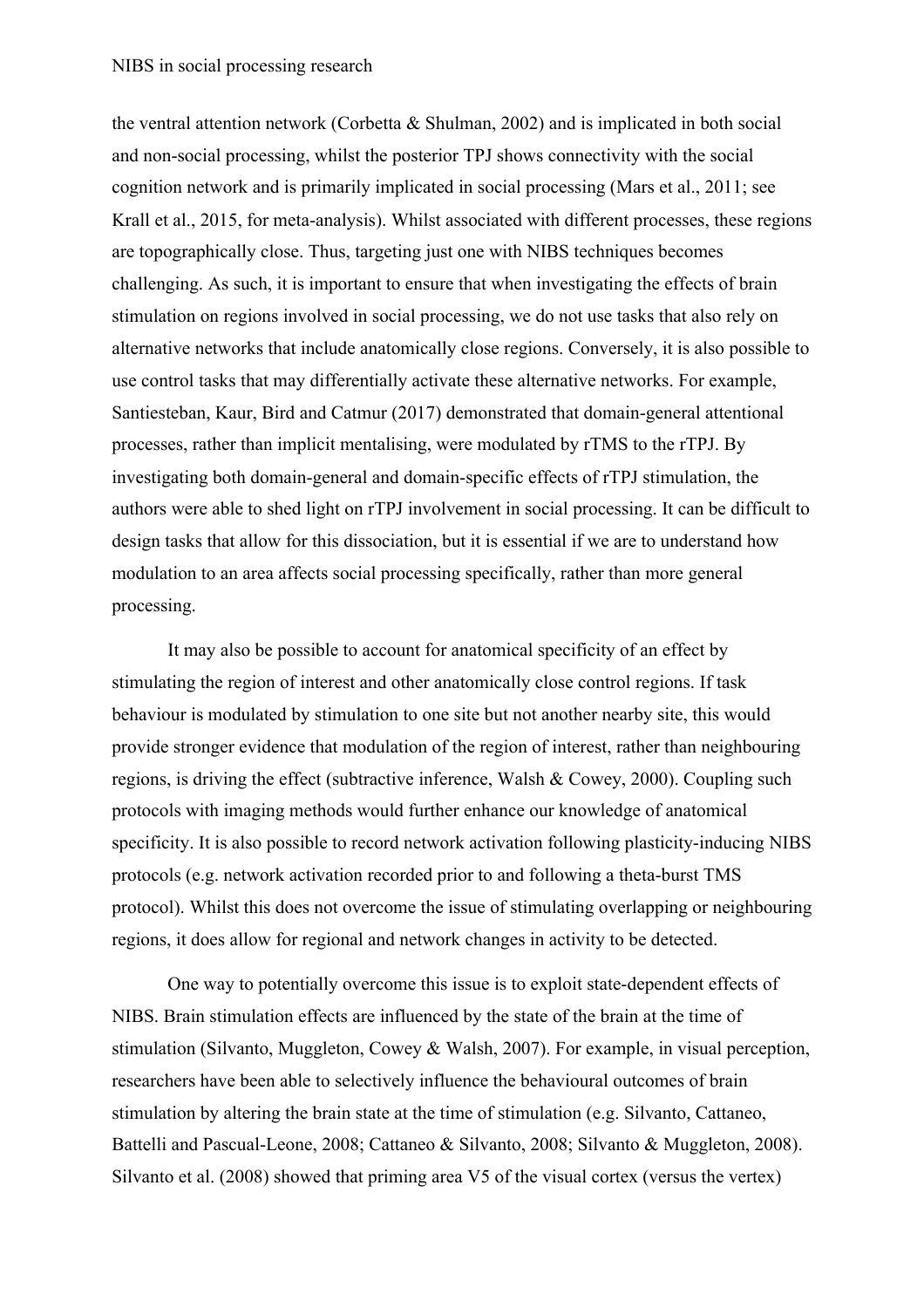with 1Hz inhibitory rTMS resulted in facilitation of motion detection performance when receiving online TMS. In contrast, online TMS to area V5 disrupted motion detection performance when activity in this area was not suppressed (offline rTMS delivered to vertex control site). This study shows that it is possible to change the nature of the effects of stimulation by influencing the brain state at the time of stimulation (also see Cattaneo & Silvanto, 2008; Silvanto & Muggleton, 2008). Endogenous baseline activity has also been shown to partially explain variability in response to TMS (Pasley, Allen & Freeman, 2009; for theoretical framework see Silvanto & Cattaneo, 2017). Silvanto and Pascual-Leone (2008) describe the potential utility of exploiting state-dependent effects of NIBS in perceptual studies to selectively target specific brain networks. It may be possible to apply a similar approach to social processing research. In theory, this approach may provide a way to selectively activate networks involved in social processing whilst limiting modulation of other contiguous networks that may otherwise be influenced by NIBS (see Figure 2).

# [INSERT FIGURE 2 HERE]

One example comes from Mazzoni, Jacobs, Venuti, Silvanto and Cattaneo (2017) who exploited state-dependent effects of TMS to investigate areas involved in representing affective body kinematics (using point light displays). Working on the premise that singlepulse TMS facilitates less active/excitable neural populations (Silvanto & Pascual-Leone, 2008), Mazzoni et al. (2017) used an adaptation paradigm where participants were exposed to happy or fearful adapters prior to a judgement task. During the judgement task, participants indicated whether a target display was happy, fearful or neutral. Participants were faster to respond to adapter-incongruent targets when receiving no TMS, TMS to an active control site, or TMS to the pSTS. However, this effect was abolished for fearful displays only when receiving TMS to the anterior intraparietal sulcus (aIPS). This suggests that neural populations in the aIPS code affective (fearful) kinematic profiles and highlights the utility of state-dependent effects of TMS in social processing research (also see Cattaneo, Sandrini & Schwarzbach, 2010; Cattaneo et al., 2011; Jacquet & Avenanti, 2015 for state-dependent studies of action observation; and Ambrus et al., 2017b, Ambrus, Amado, Krohn & Kovacs, 2019 for state-dependent studies of face processing). Thus, state manipulations may provide a useful method to understand the role of regions/networks in social processing, and to overcome limitations associated with stimulation of overlapping/neighbouring regions.

## **Use of NIBS in autism and other atypical groups**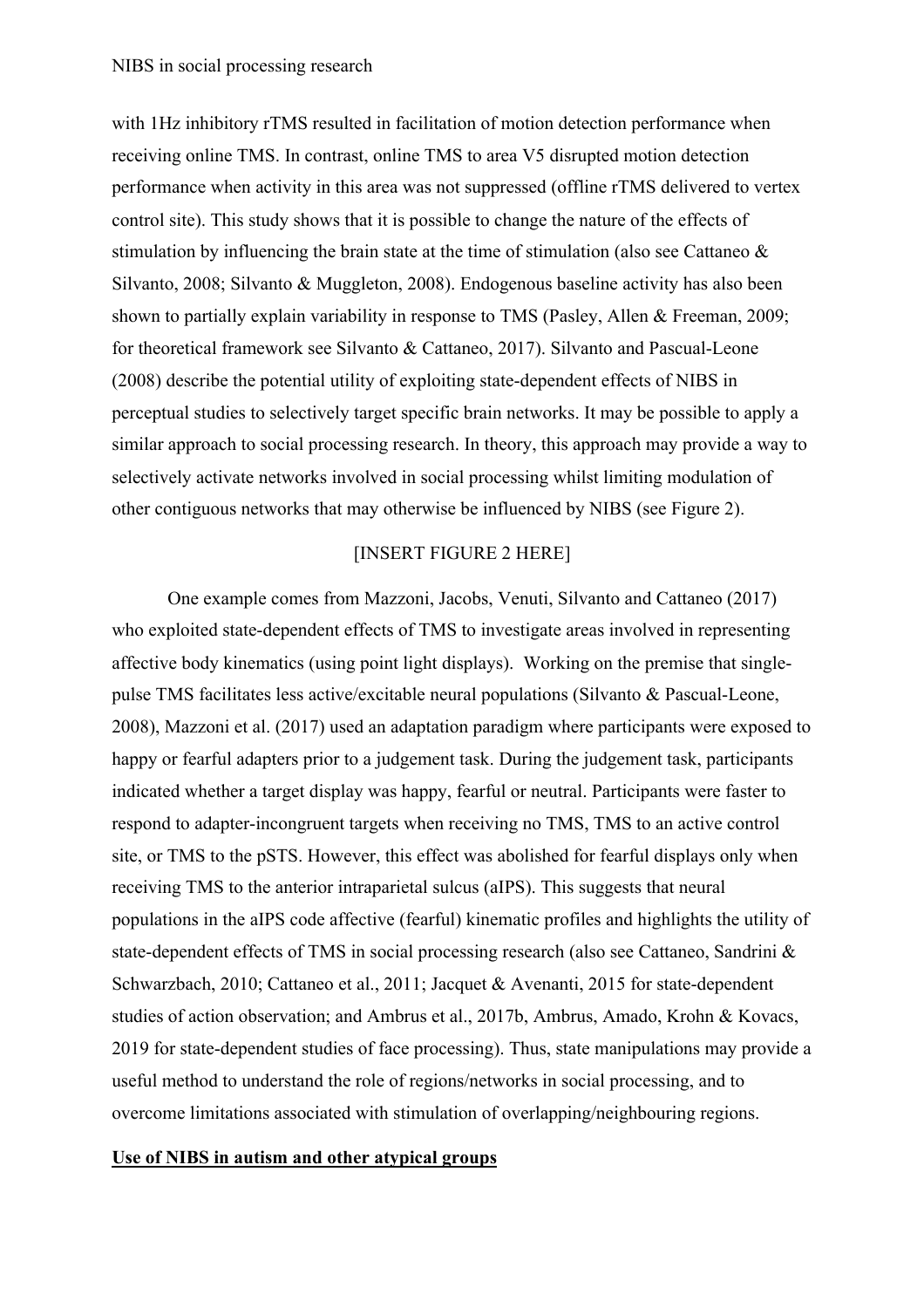There is a growing body of work assessing the potential use of NIBS in clinical disorders (for reviews see Kim, Pesiridou, & O'Reardon, 2009; Machado et al., 2008; Schulz, Gerloff, & Hummel, 2013; Wassermann & Zimmermann, 2012). Several studies have also shown promising results using NIBS to modulate social processing in atypical groups (see Boggio, Asthana, Costa, Valasek & Osório, 2015, for review). However, the research in this area in limited. It is also important to consider that, in addition to the key challenges mentioned above, there are several additional challenges facing NIBS studies of social processing in atypical groups. These are important to consider given that NIBS protocols are rarely tailored to atypical groups. Instead, research in atypical cohorts often relies on protocols shown to be effective in neurotypical groups. Below, we discuss challenges facing studies of social processing in atypical groups using NIBS. We will use the case of Autism Spectrum Disorder (hereafter 'autism') as an example throughout.

Autism is a neurodevelopmental disorder characterised by social difficulties and rigid and repetitive behaviours (APA, 2013). In addition to these core symptoms, people with autism often exhibit motor control difficulties (Gowen & Hamilton, 2013), and have significantly higher rates of neuropsychiatric disorders such as depression and anxiety (Hollocks, Lerh, Magiati, Meiser-Stedman & Brugha, 2019). Research investigating ways to ameliorate social difficulties associated with autism or co-occurring disorders and traits (e.g. social anxiety, alexithymia) is therefore an important area of study for researchers investigating social processing and for the autistic community (Pellicano, Dinsmore & Charman, 2014).

Atypical groups may also benefit greatly from social interventions in neurotypical participants. For example, many autistic individuals find social situations challenging due to difficulties interpreting social cues of others. However, social situations may also be challenging due to a failure of neurotypical controls to interpret social cues of their autistic peers (Brewer et al., 2016; Edey et al., 2016). Thus, interventions must account for both autistic and neurotypical difficulties in order to improve social interactions across these cohorts. NIBS techniques may provide a useful tool to understand and ameliorate social difficulties in both typical and atypical populations. However, use of such techniques in people with autism and other disorders should be approached with caution (Wassermann & Lisanby, 2001; Bersani et al., 2013; Kuo, Paulus & Nitsche, 2014; Oberman, Rotenberg & Pascual-Leone, 2015).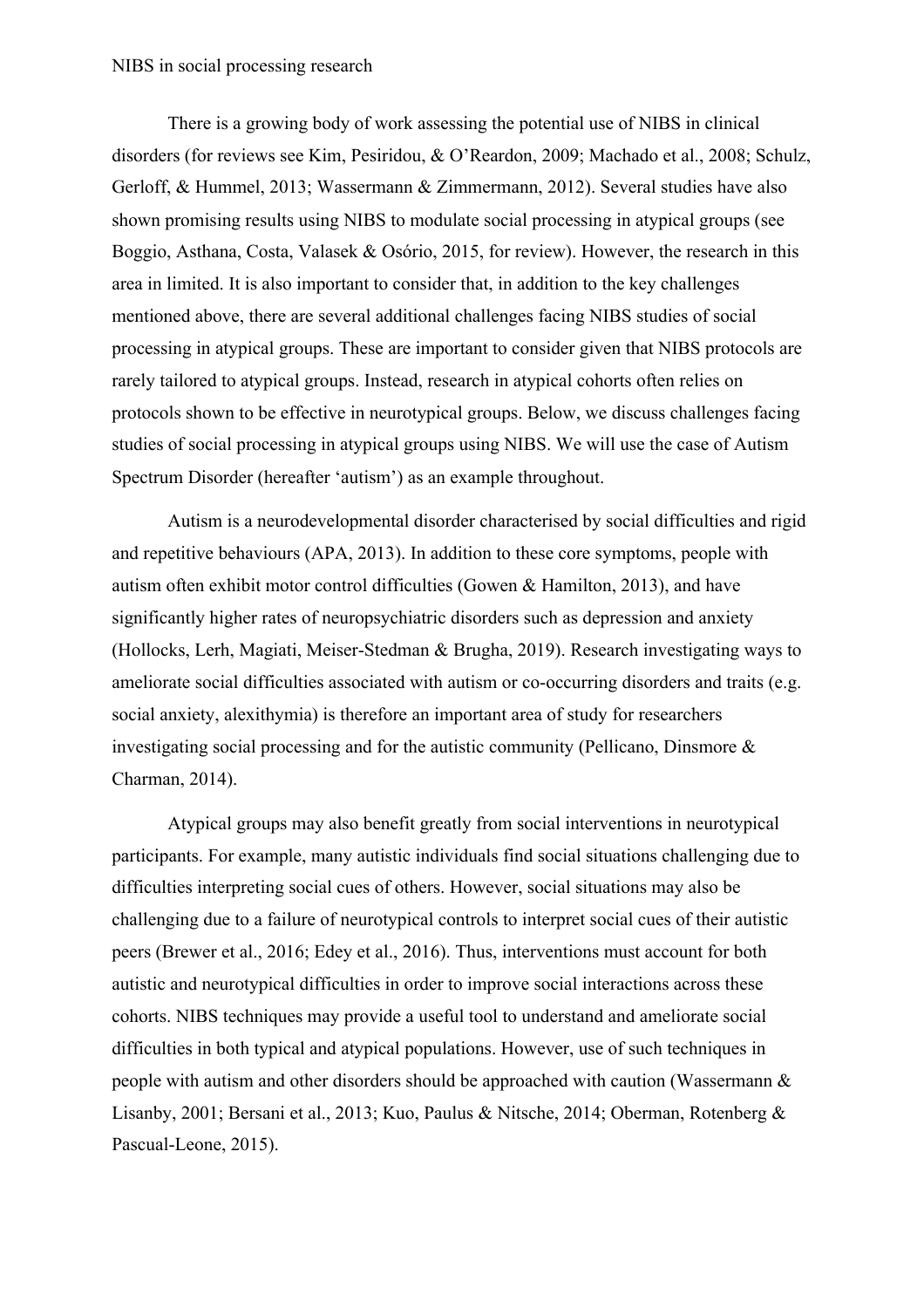#### **Stimulation protocols in typical and atypical populations**

*Network recruitment & connectivity.* Multiple papers highlight high variability in response to brain stimulation in neurotypical adults and the need to individualise or tailor protocols to achieve maximal gain in both typical and atypical groups (for review see Krause & Cohen Kadosh, 2014). However, in practice, many studies investigating social perception in atypical groups are reliant on findings from the neuroptyical literature to inform protocols. This is problematic since it assumes that what holds in a neurotypical population will directly apply to atypical populations (Walsh & Pascual-Leone, 2003). This is important when considering the use of NIBS in atypical groups such as those with autism. Hanson, Hanson, Ramsey and Glymour (2013) found that autistic participants showed different connectivity patterns during social processing tasks relative to neurotypical controls. This is consistent with other findings suggesting general atypical connectivity in autistic cohorts (Assaf et al., 2010; Rubenstein & Merzenich, 2003). Importantly, this difference was not uniform across tasks. Participants with autism showed similar connectivity patterns to neurotypical controls when face processing networks were recruited, but not when theory of mind or action understanding networks were recruited (Hanson et al., 2013). Collectively, these findings highlight different network recruitment and connectivity patterns in participants with autism relative to neurotypical controls. NIBS studies investigating social processing in these groups should, therefore, take this into account when selecting target sites or when designing paradigms to investigate connectivity patterns in participants with autism. Importantly, we cannot assume that stimulation to target sites shown to modulate social processing in neurotypical adults will modulate social processing in the same way in atypical groups.

*Neurotransmitters.* Atypical inhibition in the brain has been proposed as a common candidate endophenotype for a range of disorders (Marín, 2012). In autism, atypical GABAergic activity in the brain is observed due to a multitude of factors including reduced GABA synthesis and reduced numbers of GABAergic receptors (for reviews see Rubenstein & Merzenich, 2003; Blatt & Fatemi, 2011). Atypical inhibition in autism may also results from atypical N-methyl-D-aspartate (NMDA) receptor activity (Lee et al., 2015).In line with the above, atypical plasticity profiles have been observed across a range of disorders including schizophrenia and autism (e.g. Forrest, Parnell & Penzes, 2018; Hall, Trent, Thomas, O'Donovan & Owen, 2015; Bourgeron, 2015). These findings are important given that several NIBS techniques are thought to work by influencing NMDA and GABAergic activity and increasing plasticity in targeted regions (Liebetanz, Nitsche, Tergau & Paulus,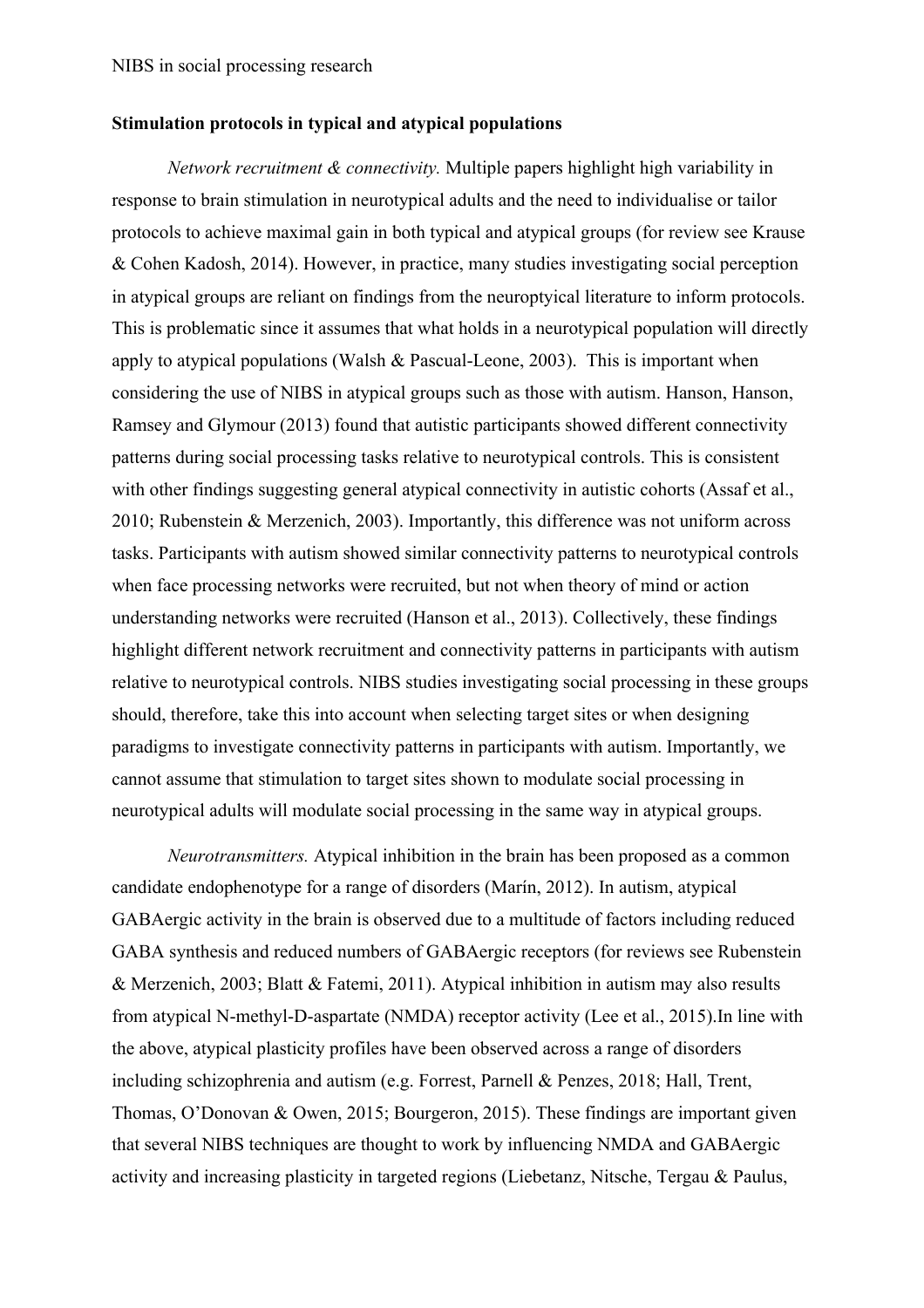2002; Bachtiar, Near, Johansen-Berg & Stagg, 2015; Stagg et al., 2009; Huang, Chen, Rothwell & Wen, 2007). Therefore, modulating these systems in the atypical brain may not have the same outcome as in a neurotypical brain. Indeed, atypical plasticity following rTMS in participants with autism has been observed (Oberman et al., 2010; Oberman et al., 2012). Thus, whilst interventions targeting these neurotransmitters in atypical groups may be useful, it is important to first tailor such interventions to the intended cohort.

One way to achieve this is testing physiological and behavioural responses to NIBS techniques in atypical cohorts. This can be done by borrowing protocols from studies addressing this in neurotypical controls (Walsh & Cowey, 2000; Jacobson, Koslowsky & Lavidor, 2012; Krause & Cohen Kadosh, 2014; Parkin et al., 2015; Reed & Kadosh, 2018). Ideally, this should be done prior to attempts to induce long-term changes in atypical groups using NIBS. A good example of work in atypical groups comes from Hoy, Arnold, Emonson, Daskalakis and Fitzgerald (2014) who show dose-dependent effects of tDCS on working memory in participants with schizophrenia. Such work is important to ensure the safety of participants undergoing interventions and to increase the likelihood that participation is worthwhile for these groups. NIBS interventions can span months and require regular lab visits. Regular visits may be draining for atypical groups for many reasons (e.g. unknown social situation, anxiety when using public transport, etc.). Therefore, the time and energy cost to the participant must be taken into account when engaging atypical groups in interventions. Understanding how NIBS affects these groups, prior to undertaking longerterm interventions, is one way to address this. Thus, whilst this work does not explicitly relate to investigating social processing in atypical groups, it is a necessary precursor.

*Stimulus properties.* Several studies have used NIBS methods to investigate social processing in autism (e.g. Enticott et al., 2012, Théoret et al., 2005). For example, Théoret et al. (2005) demonstrated a reduced MEP response to observed actions in participants with autism relative to neurotypical controls. One explanation for these results may be that participants with autism show a reduced mirror response to observed actions. However, this reduced response may also be due to the type of stimuli used. Specifically, if stimuli presented do not adequately map onto motor representations in the brains of participants with autism, this may also present as a reduced MEP response. One reason for this may be that participants with autism move differently to neurotypical controls. For example, participants with autism have a different kinematic profile when executing intransitive movements compared to neurotypical controls (Cook, Blakemore & Press, 2013). Considering such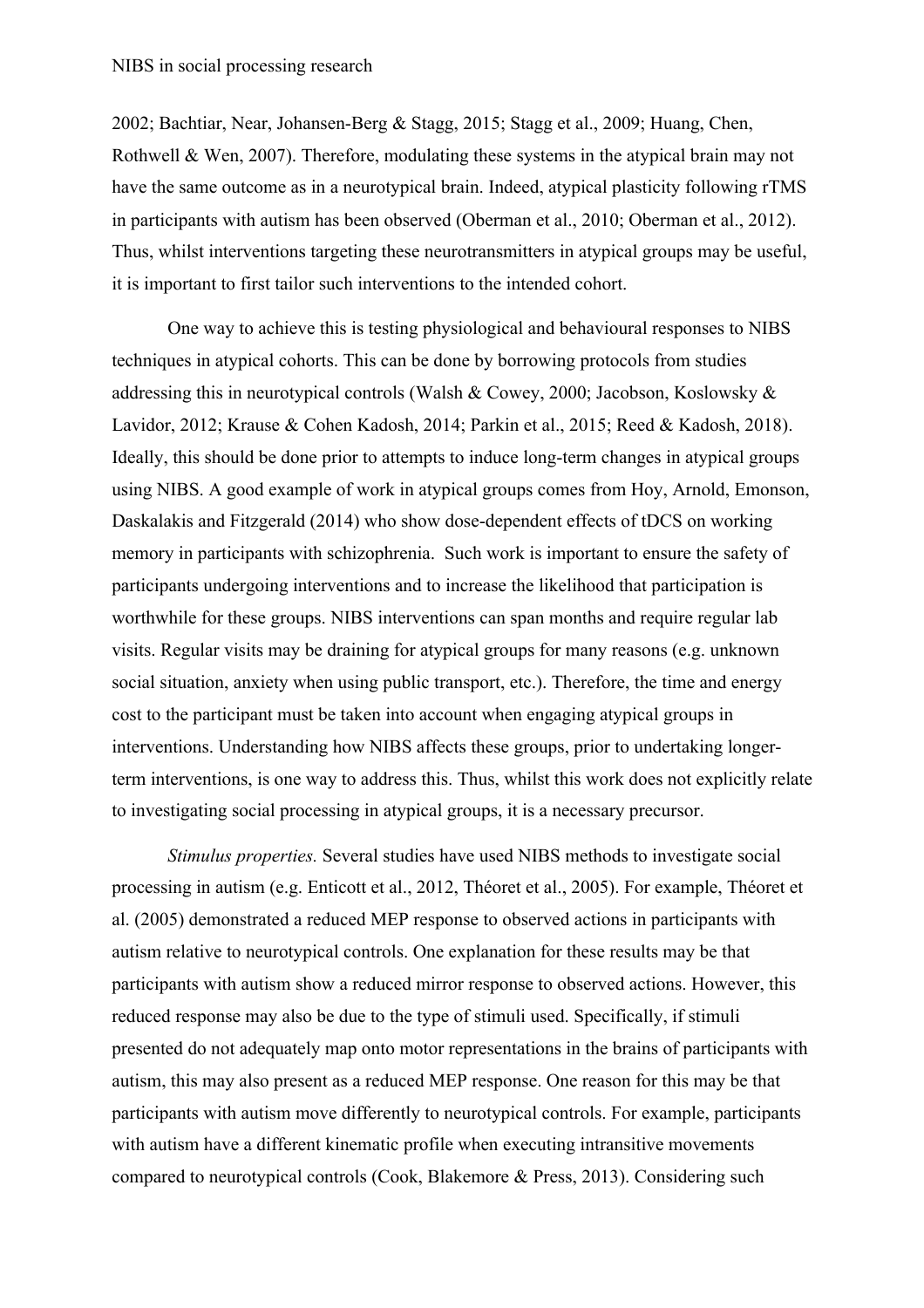differences when designing stimuli is important to allow stronger inferences to be drawn. In the case of action observation, this could simply involve inclusion of movements made by autistic and non-autistic individuals, as well as several movements made by the participant themselves.

# **Understanding NIBS-medication interactions**

Many cognitive studies using NIBS typically exclude participants taking psychotropic medications based on safety criteria from Rossi, Hallett, Rossini, Pascual-Leone and Safety of TMS Consensus Group (2009). In neurotypical adults, this is important to reduce noise in the data and to ensure participant safety. However, this approach is less straightforward in atypical groups. It is common to decide on exclusion based on contraindications to NIBS by assessing the cost/benefit ratio of participant involvement in the study. Whilst this may be a good approach for therapeutic interventions targeting treatment-resistant disorders, it does limit inclusion of participants in research investigating atypical groups. Approximately 60% of participants with autism are taking one or more psychotropic medications (Buck et al., 2014). Therefore, we need to understand safety and efficacy of NIBS in combination with these drugs to prevent sampling bias when testing atypical groups. Due to high heterogeneity, ensuring that study findings reflect the wider cohort is essential in order to interpret cognitive processes in atypical groups.

This is particularly important when investigating social processing, as people may be on medication to ameliorate social deficits. Excluding such participants from studies investigating social processing can therefore bias the sample tested. McLaren, Nissim and Woods (2018) reviewed the interaction between medications and tDCS effects over M1 in neurotypical adults. Among others, interactions between drugs which alter neurotransmitter concentrations (e.g. GABA and dopamine) and the effects of tDCS were observed. The authors highlight the use of such drugs in treating neuropsychiatric conditions (e.g. anxiety and schizophrenia) and therefore, the importance of considering such interactions when translating tDCS protocols to atypical cohorts. However, the authors also stress caution when applying such findings to an atypical cohort, given differences in brain structure and function relative to neurotypical controls as well as potential differences in response to a given drug. Support for this cautious approach comes from work by Ajram et al. (2017), who showed that participants with autism showed a different neural response to a GABA- and glutamate-acting drug compared to neurotypical controls. Thus, it is important to consider the way in which a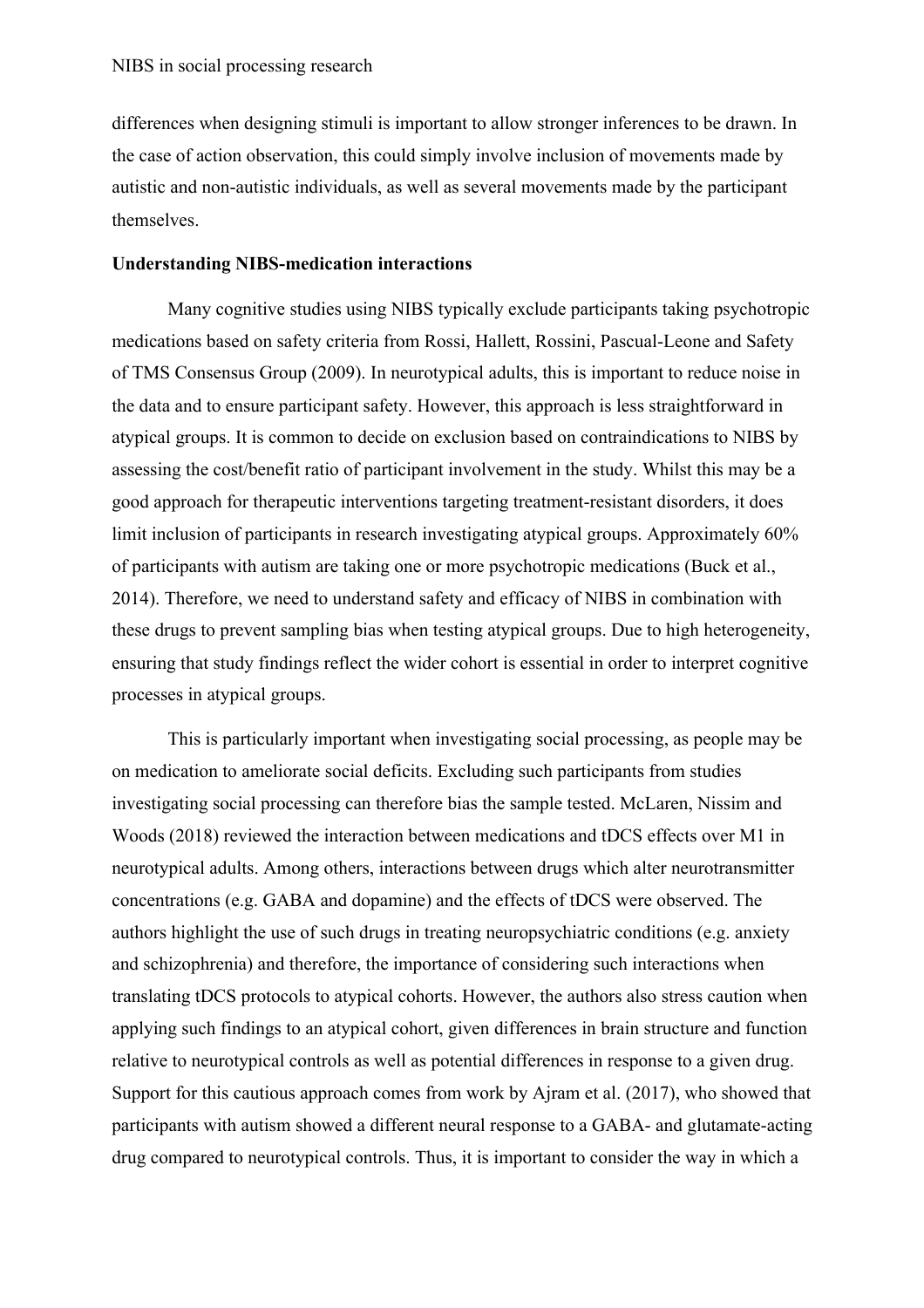drug works in an atypical group, as well as potential (differential) NIBS-medication interactions. This will be a challenging line of research requiring data beyond that collected in neurotypical controls, and such research is currently in its infancy.

One way to inform design of such studies is to use existing data from atypical groups taking part in clinical trials using NIBS. An increasing number of studies are being conducted using NIBS in participants with psychiatric disorders either as a treatment for core symptoms or to treat co-occurring disorders (e.g. for treatment of depression in participants with Schizophrenia or autism). Many of these participants are also on psychotropic medications, and so, whilst not the primary aim of the research, some of these studies also include analyses looking at NIBS-drug interactions (e.g. Hoffman et al., 2000). Using findings from this literature, and literature assessing NIBS-drug interactions in neurotypical participants (e.g. McLaren et al., 2018; Herwig, 2007; Rumi et al., 2005; Liu, Zhang, Zhang & Li, 2014) may help us to begin to identify common interactions and safety limits of NIBS use in an atypical brain. Once these are better understood, we can then use these findings to inform the design of studies investigating other areas of cognition such as social processing.

#### **Conclusions**

It is clear that NIBS methods have improved understanding of social processing. However, many challenges still face research into social processing in typical and atypical groups. Promising techniques (e.g. targeting deeper structures using tFUS) are emerging, and it may be possible to exploit existing knowledge of NIBS techniques (e.g. state-dependent effects of TMS) to refine methodology. Research into NIBS in typical groups can also be used to inform NIBS protocol in atypical groups when combined with advances in understanding of brain stimulation effects in different cohorts. Along with growing understanding of NIBS mechanisms in typical and atypical cohorts, advances in our understanding of social processing have brought behavioural paradigms in the field to a stage where they are accessible both conceptually and anatomically to NIBS research.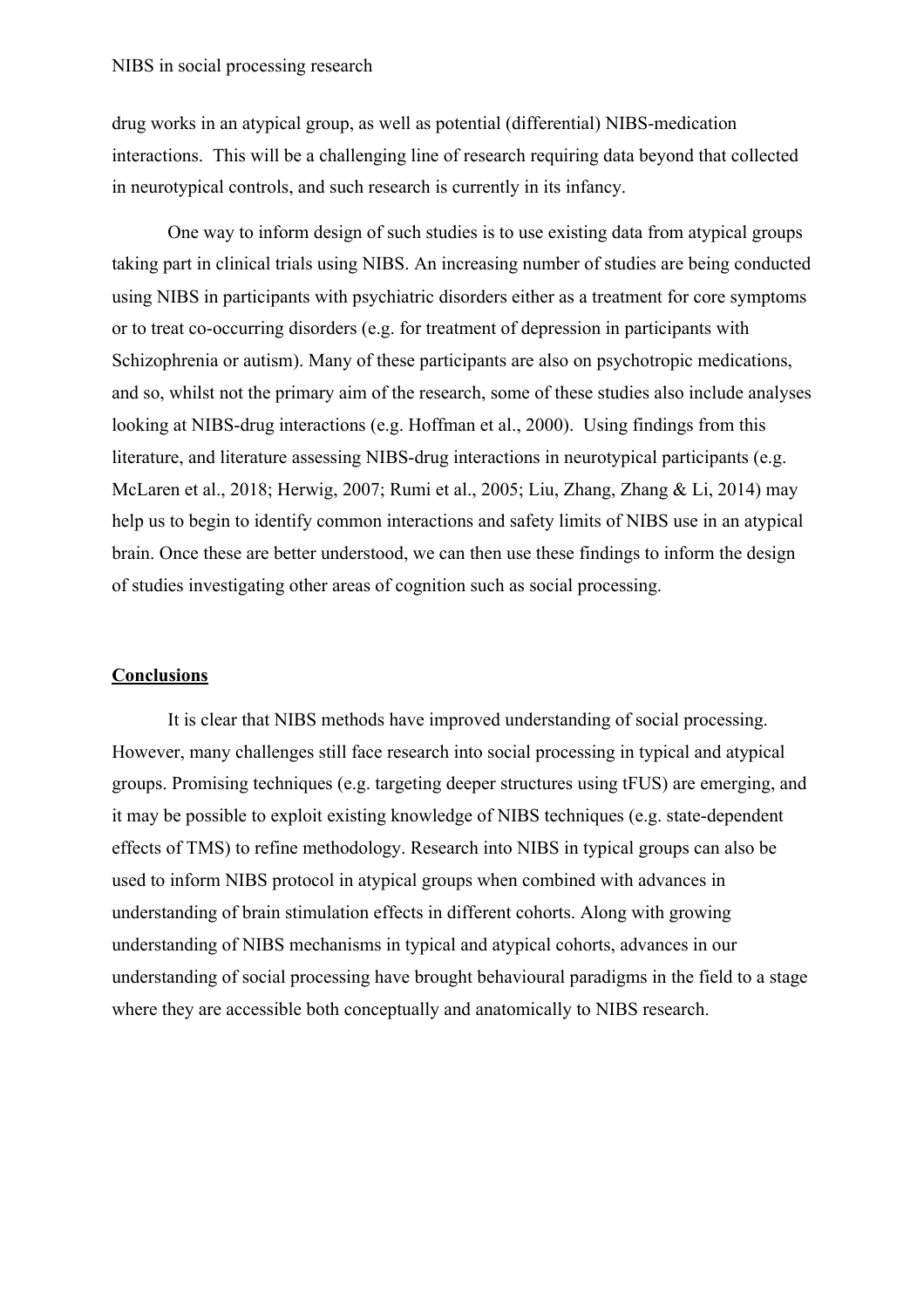#### **References**

- Atkinson, A. P., & Adolphs, R. (2011). The neuropsychology of face perception: beyond simple dissociations and functional selectivity. Philosophical Transactions of the Royal Society B: Biological Sciences, 366(1571), 1726-1738.
- Adolphs, R. (2002). Neural systems for recognizing emotion. Current opinion in neurobiology, 12(2), 169-177.
- Ajram, L. A., Horder, J., Mendez, M. A., Galanopoulos, A., Brennan, L. P., Wichers, R. H., ... & Heasman, M. (2017). Shifting brain inhibitory balance and connectivity of the prefrontal cortex of adults with autism spectrum disorder. Translational Psychiatry, 7(5), e1137.
- Ambrus, G. G., Amado, C., Krohn, L. & Kovacs, G. 2019. TMS of the occipital face area modulates cross-domain identity priming. Brain Struct Funct, 224, 149-157.
- Ambrus, G. G., Windel, F., Burton, A. M., & Kovács, G. (2017a). Causal evidence of the involvement of the right occipital face area in face-identity acquisition. NeuroImage, 148, 212-218.
- Ambrus, G. G., Dotzer, M., Schweinberger, S. R. & Kovacs, G. (2017b). The occipital face area is causally involved in the formation of identity-specific face representations. Brain Struct Funct, 222, 4271-4282.
- APA. (2013). Diagnostic and Statistical Manual of Mental Disorders (Fifth Edition). Washington, DC: American Psychiatric Association.
- Assaf M, Jagannathan K, Calhoun VD, Miller L, Stevens, Michael C, Sahl R, O'Boyle JG, Schultz RT, Pearlson GD. 2010. Abnormal functional connectivity of default mode sub-networks in autism spectrum disorder patients. Neuroimage 53: 247 - 256.
- Bachtiar, V., Near, J., Johansen-Berg, H., & Stagg, C. J. (2015). Modulation of GABA and resting state functional connectivity by transcranial direct current stimulation. Elife, 4, e08789.
- Barbieri, M., Negrini, M., Nitsche, M. A., & Rivolta, D. (2016). Anodal-tDCS over the human right occipital cortex enhances the perception and memory of both faces and objects. Neuropsychologia, 81, 238-244.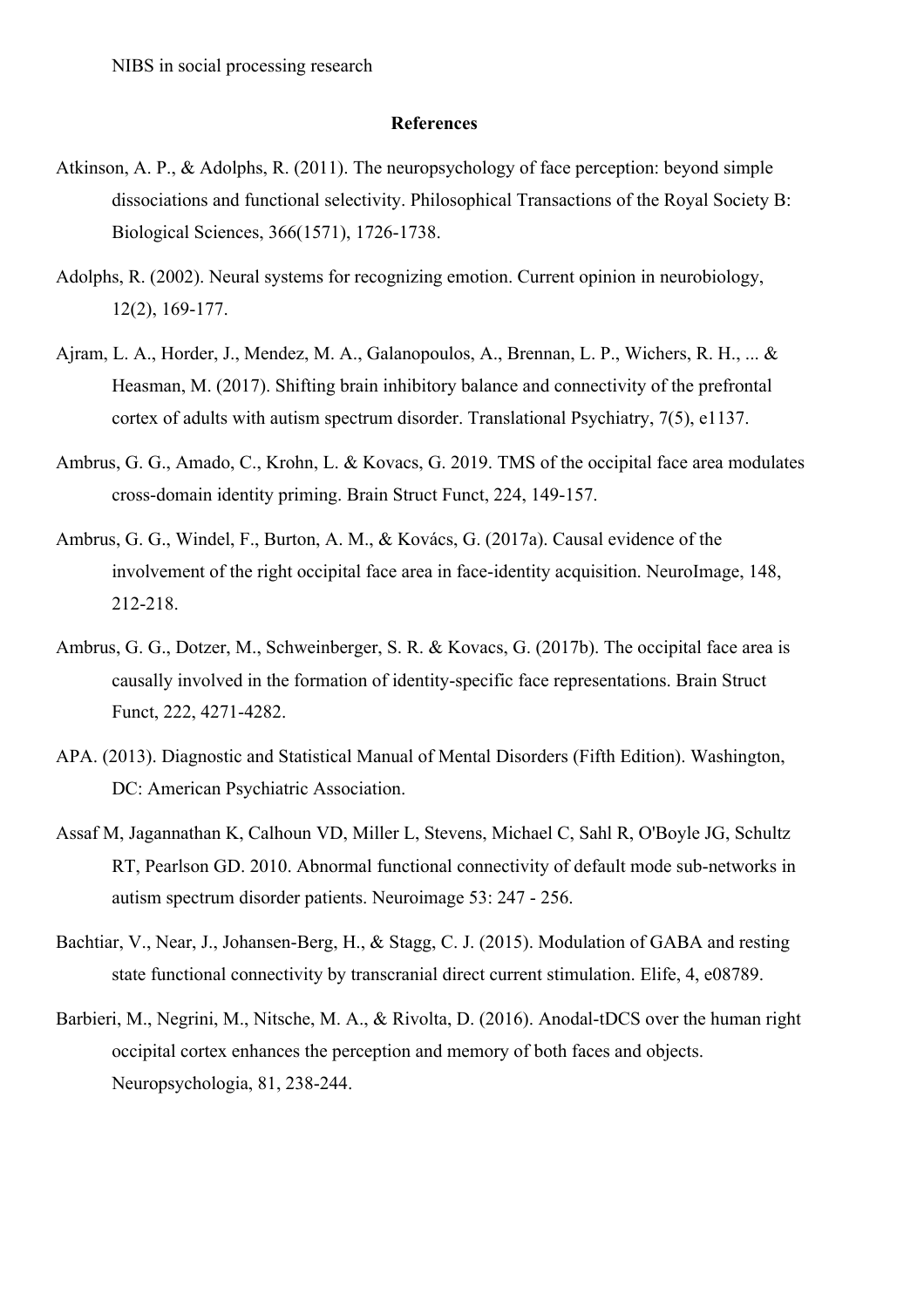- Bersani, F. S., Minichino, A., Enticott, P. G., Mazzarini, L., Khan, N., Antonacci, G., ... & Fitzgerald, P. B. (2013). Deep transcranial magnetic stimulation as a treatment for psychiatric disorders: a comprehensive review. European Psychiatry, 28(1), 30-39.
- Blatt, G. J., & Fatemi, S. H. (2011). Alterations in GABAergic biomarkers in the autism brain: research findings and clinical implications. The Anatomical Record, 294(10), 1646-1652.
- Brass, M., Ruby, P., & Spengler, S. (2009). Inhibition of imitative behaviour and social cognition. Philosophical Transactions of the Royal Society B: Biological Sciences, 364(1528), 2359- 2367.
- Bourgeron, T. (2015). From the genetic architecture to synaptic plasticity in autism spectrum disorder. Nature Reviews Neuroscience, 16(9), 551.
- Brewer, R., Biotti, F., Catmur, C., Press, C., Happé, F., Cook, R., & Bird, G. (2016). Can neurotypical individuals read autistic facial expressions? Atypical production of emotional facial expressions in autism spectrum disorders. Autism Research, 9(2), 262-271.
- Boggio, P. S., Asthana, M., Costa, T. L., Valasek, C. A., & Osório, A. A. C. (2015). Promoting social plasticity in developmental disorders with non-invasive brain stimulation techniques. Frontiers in neuroscience, 9, 294.
- Buck, T. R., Viskochil, J., Farley, M., Coon, H., McMahon, W. M., Morgan, J., & Bilder, D. A. (2014). Psychiatric comorbidity and medication use in adults with autism spectrum disorder. Journal of autism and developmental disorders, 44(12), 3063-3071.
- Calder, A. J. & Young, A. W. 2005. Understanding the recognition of facial identity
- and facial expression. Nat Rev Neurosci, 6, 641-51.
- Casile A. (2013). Mirror neurons (and beyond) in the macaque brain: an overview of 20 years of research. Neurosci. Lett. 540, 3–14. doi: 10.1016/j.neulet.2012.11.003
- Caspers S, Zilles K, Laird AR, Eickhoff SB: ALE meta-analysis of action observation and imitation in the human brain. Neuroimage 2010, 50:1148-1167 http://dx.doi.org/10.1016/j.neuroimage.2009.12.112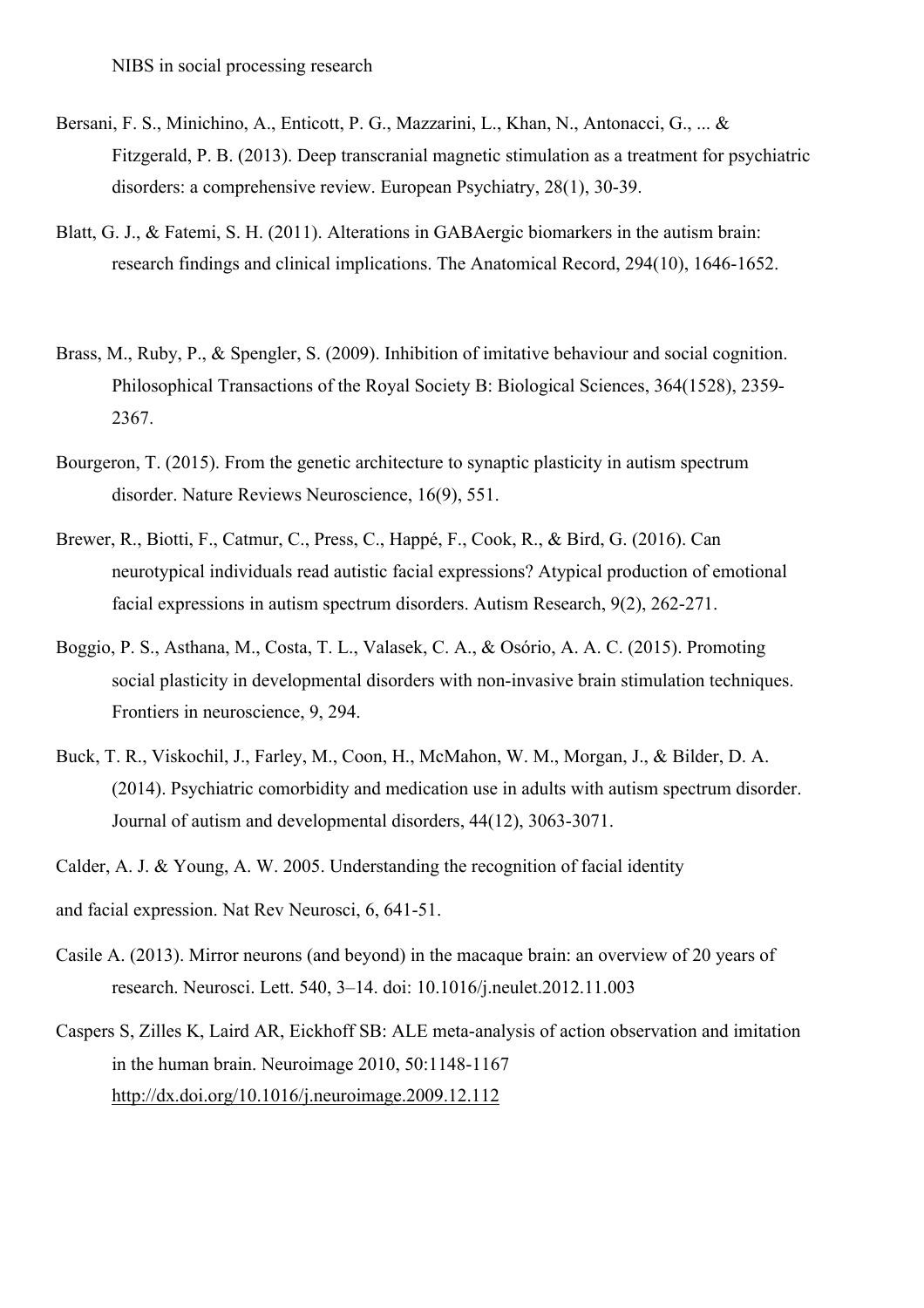- Catmur, C., Mars, R. B., Rushworth, M. F., & Heyes, C. (2011). Making mirrors: premotor cortex stimulation enhances mirror and counter-mirror motor facilitation. Journal of Cognitive Neuroscience, 23(9), 2352-2362.
- Catmur, C., Walsh, V., & Heyes, C. (2007). Sensorimotor learning configures the human mirror system. Current biology, 17(17), 1527-1531.
- Cattaneo L, Barchiesi G, Tabarelli D, Arfeller C, Sato M, Glenberg AM (2011) One's motor performance predictably modulates the understanding of others' actions through adaptation of premotor visuo-motor neurons. Soc Cogn Affect Neurosci 6:301–310.
- Cattaneo L, Sandrini M, Schwarzbach J (2010) State-dependent TMS reveals a hierarchical representation of observed acts in the temporal, parietal, and premotor cortices. Cereb Cortex 20:2252–2258.
- Cattaneo, Z., & Silvanto, J. (2008). Investigating visual motion perception using the transcranial magnetic stimulation-adaptation paradigm. Neuroreport, 19(14), 1423-1427.
- Cole, M. W., Reynolds, J. R., Power, J. D., Repovs, G., Anticevic, A., & Braver, T. S. (2013). Multitask connectivity reveals flexible hubs for adaptive task control. Nature neuroscience, 16(9), 1348.
- Coll, M. P., Penton, T., & Hobson, H. (2017). Important methodological issues regarding the use of transcranial magnetic stimulation to investigate interoceptive processing: a Comment on Pollatos et al.(2016). Philosophical Transactions of the Royal Society B: Biological Sciences, 372(1721), 20160506.
- Cook, J. L. (2014). Task-relevance dependent gradients in medial prefrontal and temporoparietal cortices suggest solutions to paradoxes concerning self/other control. Neuroscience & Biobehavioral Reviews, 42, 298-302.
- Cook, R., Bird, G., Catmur, C., Press, C., & Heyes, C. (2014). Mirror neurons: from origin to function. Behavioral and Brain Sciences, 37(2), 177-192.
- Cook, J. L., Blakemore, S. J., & Press, C. (2013). Atypical basic movement kinematics in autism spectrum conditions. Brain, 136(9), 2816-2824.
- Costa, A., Torriero, S., Oliveri, M., & Caltagirone, C. (2008). Prefrontal and temporo-parietal involvement in taking others' perspective: TMS evidence. Behavioural neurology, 19(1-2), 71-74.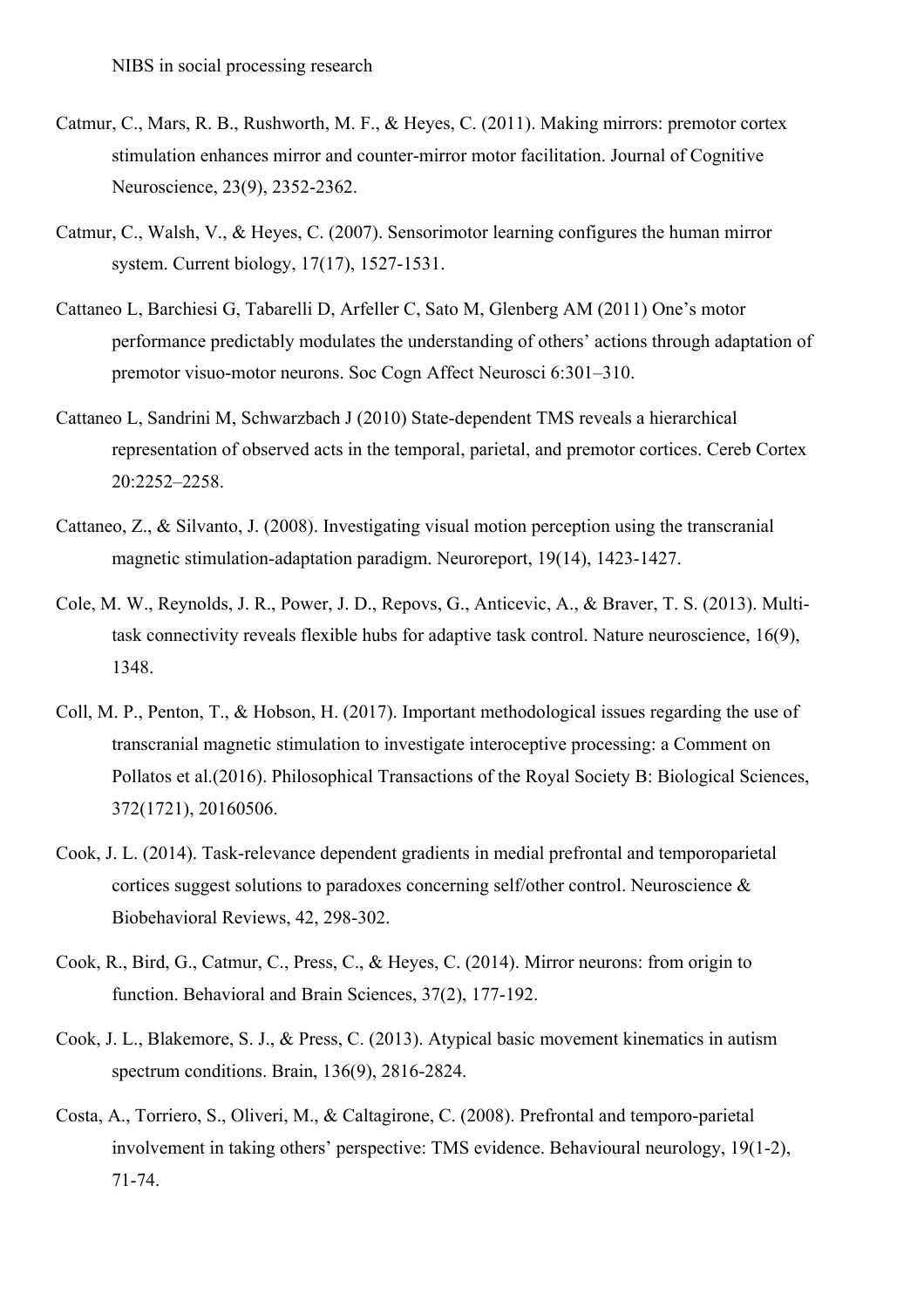- Corbetta, M., & Shulman, G. L. (2002). Control of goal-directed and stimulus-driven attention in the brain. Nature reviews neuroscience, 3(3), 201.
- Darrow, D. P. (2019). Focused ultrasound for neuromodulation. Neurotherapeutics, 16(1), 88-99.
- de Graaf, T. A., & Sack, A. T. (2018). When and how to interpret null results in NIBS: a taxonomy based on prior expectations and experimental design. Frontiers in neuroscience, 12.
- de Guzman, M., Bird, G., Banissy, M. J., & Catmur, C. (2016). Self–other control processes in social cognition: from imitation to empathy. Philosophical Transactions of the Royal Society B: Biological Sciences, 371(1686), 20150079.
- Deng, Z. D., Lisanby, S. H., & Peterchev, A. V. (2013). Electric field depth–focality tradeoff in transcranial magnetic stimulation: simulation comparison of 50 coil designs. Brain stimulation, 6(1), 1-13.
- Denny, B. T., Kober, H., Wager, T. D., & Ochsner, K. N. (2012). A meta-analysis of functional neuroimaging studies of self-and other judgments reveals a spatial gradient for mentalizing in medial prefrontal cortex. Journal of cognitive Neuroscience, 24(8), 1742-1752.
- di Biase, L., Falato, E., & Di Lazzaro, V. (2019). Transcranial Focused Ultrasound (tFUS) and Transcranial Unfocused Ultrasound (tUS) Neuromodulation: From Theoretical Principles to Stimulation Practices. Frontiers in Neurology, 10.
- Edey, R., Cook, J., Brewer, R., Johnson, M. H., Bird, G., & Press, C. (2016). Interaction takes two: Typical adults exhibit mind-blindness towards those with autism spectrum disorder. Journal of Abnormal Psychology, 125(7), 879.
- Enticott, P. G., Kennedy, H. A., Rinehart, N. J., Tonge, B. J., Bradshaw, J. L., Taffe, J. R., ... & Fitzgerald, P. B. (2012). Mirror neuron activity associated with social impairments but not age in autism spectrum disorder. Biological psychiatry, 71(5), 427-433.
- Fadiga, L., Fogassi, L., Pavesi, G., & Rizzolatti, G. (1995). Motor facilitation during action observation: a magnetic stimulation study. Journal of neurophysiology, 73(6), 2608-2611.
- Fairhall, S. L., & Ishai, A. (2006). Effective connectivity within the distributed cortical network for face perception. Cerebral cortex, 17(10), 2400-2406.
- Ferrucci, R., Cortese, F., & Priori, A. (2015). Cerebellar tDCS: how to do it. The Cerebellum, 14(1), 27-30.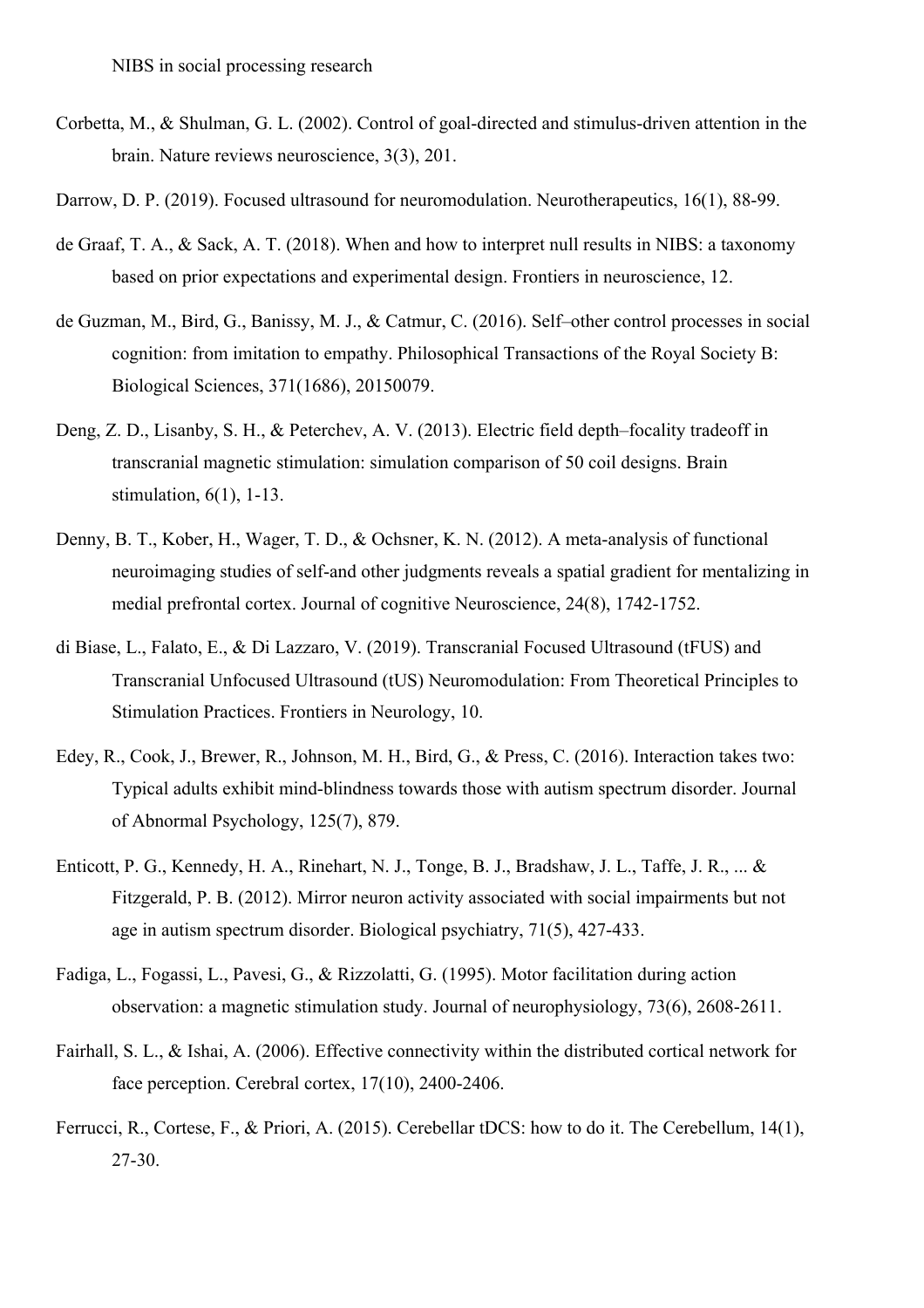- Folloni, D., Verhagen, L., Mars, R. B., Fouragnan, E., Constans, C., Aubry, J. F., ... & Sallet, J. (2019). Manipulation of subcortical and deep cortical activity in the primate brain using transcranial focused ultrasound stimulation. Neuron, 101(6), 1109-1116.
- Forrest, M. P., Parnell, E., & Penzes, P. (2018). Dendritic structural plasticity and neuropsychiatric disease. Nature reviews Neuroscience, 19(4), 215.
- Gallese V, Fadiga L, Fogassi L, Rizzolatti G: Action recognition in the premotor cortex. Brain 1996, 119(Pt 2):593-609 http://dx.doi.org/10.1093/brain/119.2.593.
- Gooding-Williams, G., Wang, H., & Kessler, K. (2017). THETA-Rhythm Makes the World Go Round: Dissociative Effects of TMS Theta Versus Alpha Entrainment of Right pTPJ on Embodied Perspective Transformations. Brain topography, 30(5), 561-564.
- Grossman, N., Bono, D., Dedic, N., Kodandaramaiah, S. B., Rudenko, A., Suk, H. J., ... & Pascual-Leone, A. (2017). Noninvasive deep brain stimulation via temporally interfering electric fields. Cell, 169(6), 1029-1041.
- Grossman, N., Okun, M. S., & Boyden, E. S. (2018). Translating temporal interference brain stimulation to treat neurological and psychiatric conditions. JAMA neurology, 75(11), 1307- 1308.
- Gowen, E., & Hamilton, A. (2013). Motor abilities in autism: a review using a computational context. Journal of autism and developmental disorders, 43(2), 323-344.
- Hall, J., Trent, S., Thomas, K. L., O'Donovan, M. C., & Owen, M. J. (2015). Genetic risk for schizophrenia: convergence on synaptic pathways involved in plasticity. Biological psychiatry, 77(1), 52-58.
- Haxby, J. V., Hoffman, E. A. & Gobbini, M. I. (2000). The distributed human neural system for face perception. Trends Cogn. Sci. 4, 223–233. (doi:10.1016/S1364-6613(00)01482-0).
- Hanson, C., Hanson, S. J., Ramsey, J., & Glymour, C. (2013). Atypical effective connectivity of social brain networks in individuals with autism. Brain connectivity, 3(6), 578-589.
- Herwig, U., Fallgatter, A. J., Höppner, J., Eschweiler, G. W., Kron, M., Hajak, G., ... & Grossheinrich, N. (2007). Antidepressant effects of augmentative transcranial magnetic stimulation: randomised multicentre trial. The British Journal of Psychiatry, 191(5), 441-448.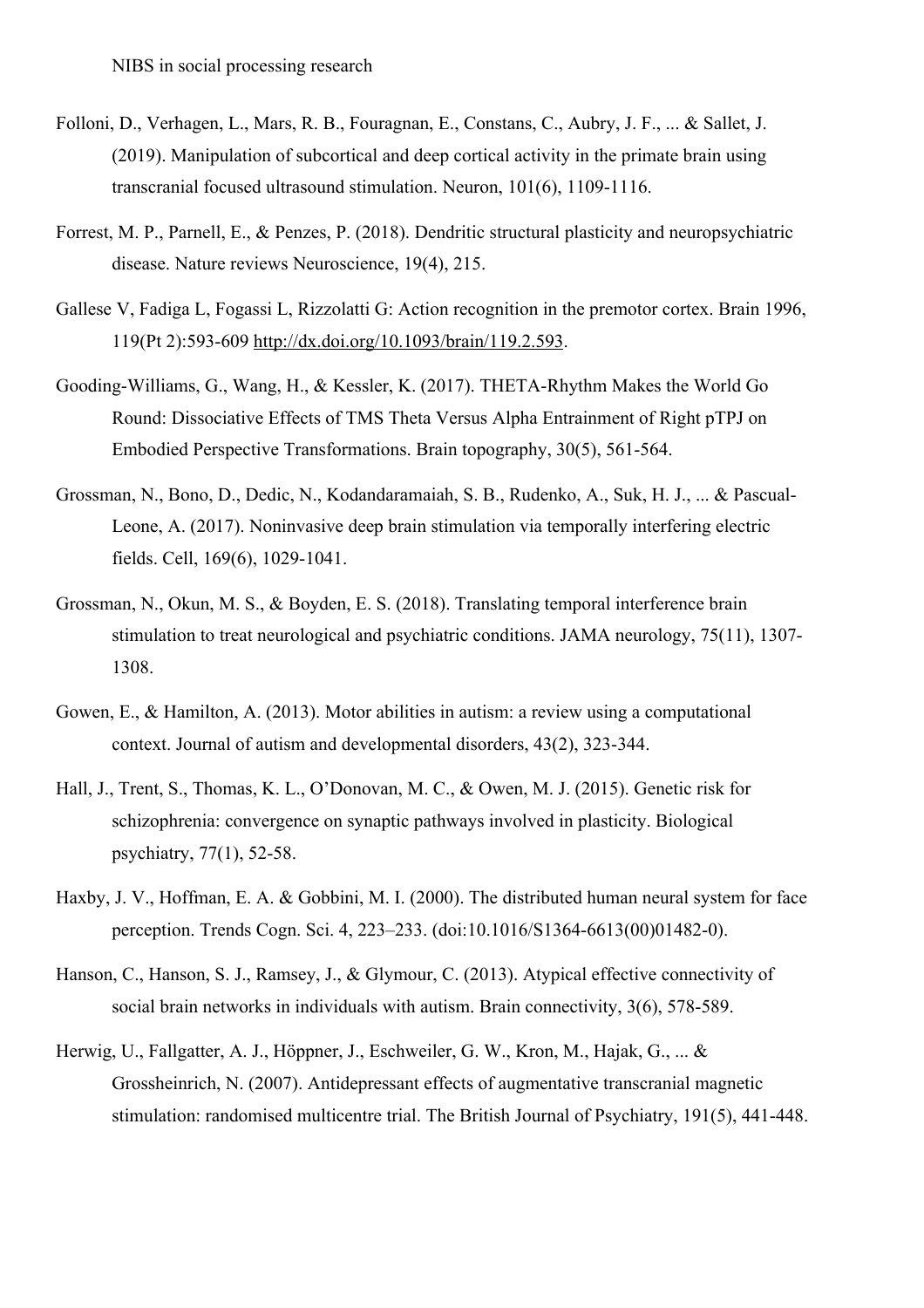- Hoffman, R. E., Boutros, N. N., Hu, S., Berman, R. M., Krystal, J. H., & Charney, D. S. (2000). Transcranial magnetic stimulation and auditory hallucinations in schizophrenia. The Lancet, 355(9209), 1073-1075.
- Hogeveen, J., Obhi, S. S., Banissy, M. J., Santiesteban, I., Press, C., Catmur, C., & Bird, G. (2014). Task-dependent and distinct roles of the temporoparietal junction and inferior frontal cortex in the control of imitation. Social Cognitive and Affective Neuroscience, 10(7), 1003-1009.
- Hollocks, M. J., Lerh, J. W., Magiati, I., Meiser-Stedman, R., & Brugha, T. S. (2019). Anxiety and depression in adults with autism spectrum disorder: a systematic review and meta-analysis. Psychological medicine, 49(4), 559-572.
- Hoy, K. E., Arnold, S. L., Emonson, M. R., Daskalakis, Z. J., & Fitzgerald, P. B. (2014). An investigation into the effects of tDCS dose on cognitive performance over time in patients with schizophrenia. Schizophrenia research, 155(1-3), 96-100.
- Huang, Y. Z., Chen, R. S., Rothwell, J. C., & Wen, H. Y. (2007). The after-effect of human theta burst stimulation is NMDA receptor dependent. Clinical Neurophysiology, 118(5), 1028- 1032.
- Hutcheon, B., & Yarom, Y. (2000). Resonance, oscillation and the intrinsic frequency preferences of neurons. Trends in neurosciences, 23(5), 216-222.
- Ilmoniemi, R. J., & Kičić, D. (2010). Methodology for combined TMS and EEG. Brain topography, 22(4), 233.
- Jacquet PO, Avenanti A (2015) Perturbing the action observation network during perception and categorization of actions' goals and grips: state dependency and virtual lesion TMS effects. Cereb Cortex 25:598 –608. CrossRef Medline
- Jacobson, L., Koslowsky, M., & Lavidor, M. (2012). tDCS polarity effects in motor and cognitive domains: a meta-analytical review. Experimental brain research, 216(1), 1-10.
- Kammer, T. (1998). Phosphenes and transient scotomas induced by magnetic stimulation of the occipital lobe: their topographic relationship. Neuropsychologia, 37(2), 191-198.
- Keysers, C., Paracampo, R., & Gazzola, V. (2018). What neuromodulation and lesion studies tell us about the function of the mirror neuron system and embodied cognition. Current opinion in psychology, 24, 35-40.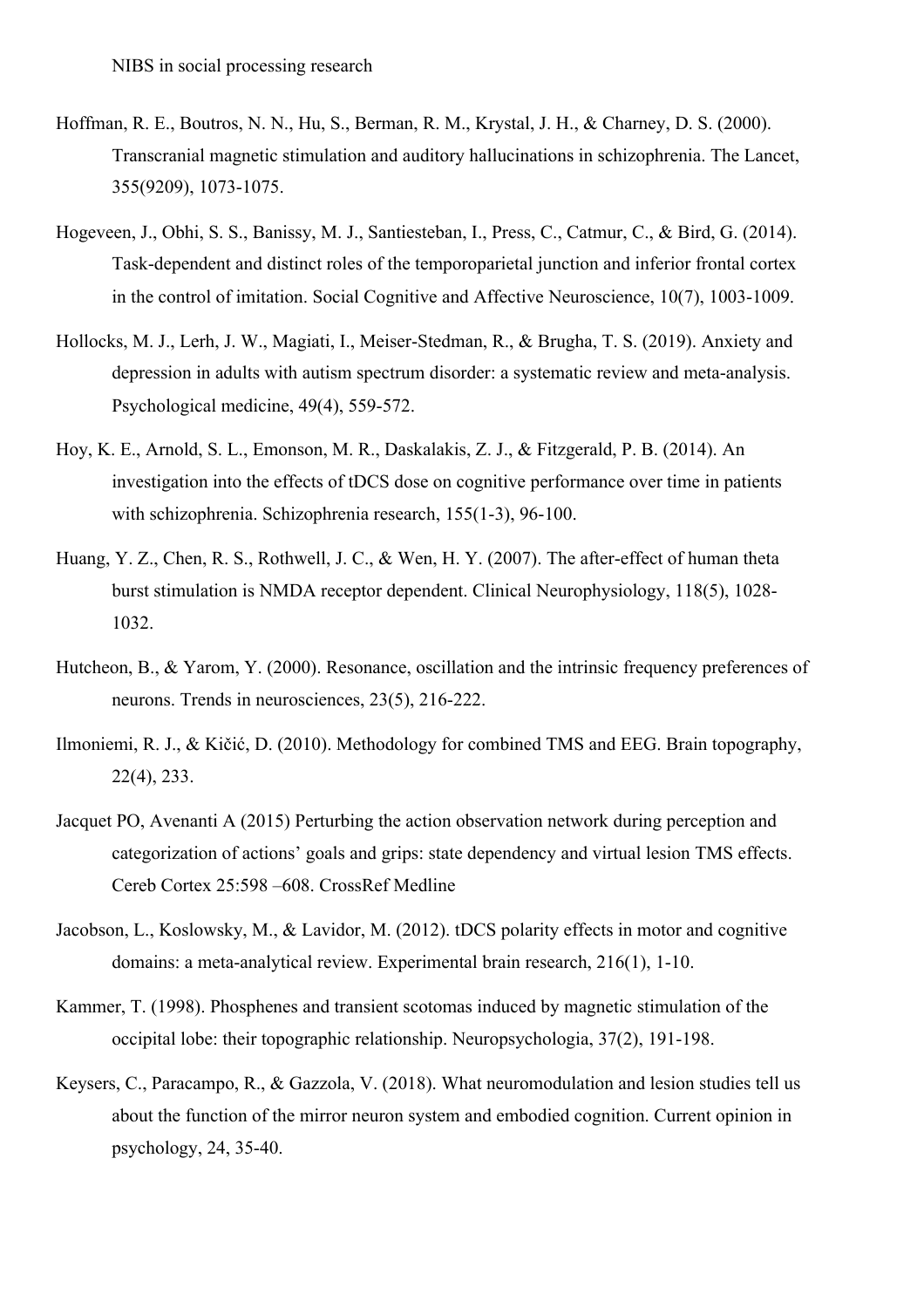- Kim, S., Nilakantan, A. S., Hermiller, M. S., Palumbo, R. T., VanHaerents, S., & Voss, J. L. (2018). Selective and coherent activity increases due to stimulation indicate functional distinctions between episodic memory networks. Science advances, 4(8), eaar2768.
- Kim, D. R., Pesiridou, A., & O'Reardon, J. P. (2009). Transcranial magnetic stimulation in the treatment of psychiatric disorders. Current psychiatry reports, 11(6), 447-452.
- Krall, S. C., Rottschy, C., Oberwelland, E., Bzdok, D., Fox, P. T., Eickhoff, S. B., ... & Konrad, K. (2015). The role of the right temporoparietal junction in attention and social interaction as revealed by ALE meta-analysis. Brain Structure and Function, 220(2), 587-604.
- Krause, B., & Cohen Kadosh, R. (2014). Not all brains are created equal: the relevance of individual differences in responsiveness to transcranial electrical stimulation. Frontiers in systems neuroscience, 8, 25.
- Kuo, M. F., Paulus, W., & Nitsche, M. A. (2014). Therapeutic effects of non-invasive brain stimulation with direct currents (tDCS) in neuropsychiatric diseases. Neuroimage, 85, 948- 960.
- Lafontaine, M. P., Théoret, H., Gosselin, F., & Lippé, S. (2013). Transcranial direct current stimulation of the dorsolateral prefrontal cortex modulates repetition suppression to unfamiliar faces: an ERP study. PloS one, 8(12), e81721.
- Lee, E. J., Choi, S. Y., & Kim, E. (2015). NMDA receptor dysfunction in autism spectrum disorders. Current opinion in pharmacology, 20, 8-13.
- Legon, W., Bansal, P., Tyshynsky, R., Ai, L., & Mueller, J. K. (2018). Transcranial focused ultrasound neuromodulation of the human primary motor cortex. Scientific reports, 8.
- Legon, W., Sato, T. F., Opitz, A., Mueller, J., Barbour, A., Williams, A., & Tyler, W. J. (2014). Transcranial focused ultrasound modulates the activity of primary somatosensory cortex in humans. Nature neuroscience, 17(2), 322.
- Liebetanz, D., Nitsche, M. A., Tergau, F., & Paulus, W. (2002). Pharmacological approach to the mechanisms of transcranial DC-stimulation-induced after-effects of human motor cortex excitability. Brain, 125(10), 2238-2247.
- Liu, B., Zhang, Y., Zhang, L., & Li, L. (2014). Repetitive transcranial magnetic stimulation as an augmentative strategy for treatment-resistant depression, a meta-analysis of randomized, double-blind and sham-controlled study. BMC psychiatry, 14(1), 342.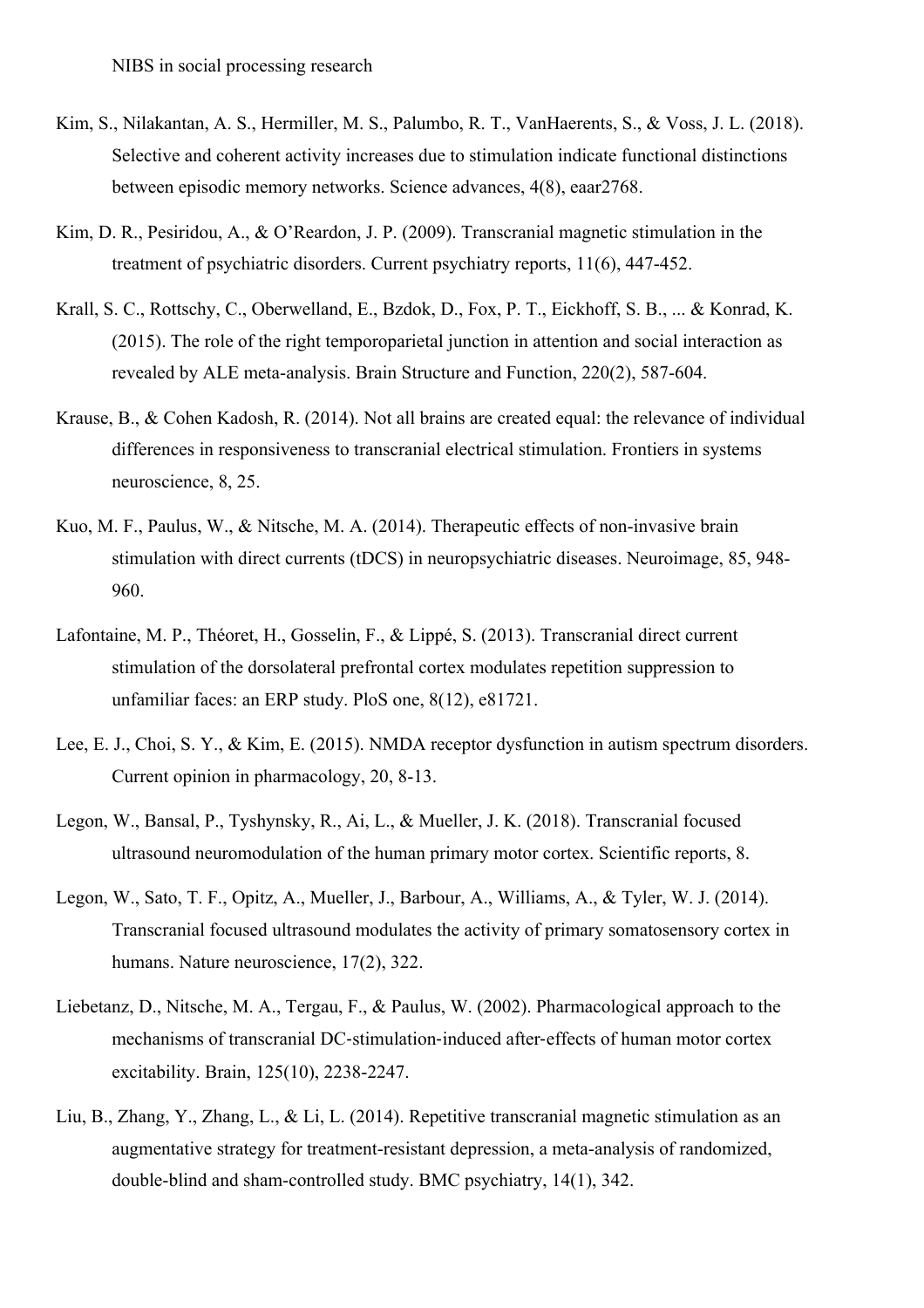- Lu, M., & Ueno, S. (2017). Comparison of the induced fields using different coil configurations during deep transcranial magnetic stimulation. PloS one, 12(6), e0178422.
- Machado, S., Bittencourt, J., Minc, D., Portella, C. E., Velasques, B., Cunha, M., ... & Piedade, R. (2008). Therapeutic applications of repetitive transcranial magnetic stimulation in clinical neurorehabilitation. Functional neurology, 23(3), 113.
- Mai, S., Braun, J., Probst, V., Kammer, T., & Pollatos, O. (2019). Changes in emotional processing following interoceptive network stimulation with rTMS. Neuroscience, 406, 405-419.
- Mars, R. B., Sallet, J., Schüffelgen, U., Jbabdi, S., Toni, I., & Rushworth, M. F. (2011). Connectivity-based subdivisions of the human right "temporoparietal junction area": evidence for different areas participating in different cortical networks. Cerebral cortex, 22(8), 1894-1903.
- Marín, O. (2012). Interneuron dysfunction in psychiatric disorders. Nature Reviews Neuroscience, 13(2), 107.
- Mazzoni, N., Jacobs, C., Venuti, P., Silvanto, J., & Cattaneo, L. (2017). State-dependent TMS reveals representation of affective body movements in the anterior intraparietal cortex. Journal of Neuroscience, 37(30), 7231-7239.
- McLaren, M. E., Nissim, N. R., & Woods, A. J. (2018). The effects of medication use in transcranial direct current stimulation: a brief review. Brain stimulation, 11(1), 52-58.
- Maegherman, G., Nuttall, H. E., Devlin, J. T., & Adank, P. (2019). Motor Imagery of Speech: The Involvement of Primary Motor Cortex in Manual and Articulatory Motor Imagery. Frontiers in human neuroscience, 13, 195.
- Miniussi, C., Paulus, W., & Rossini, P. M. (2012). Transcranial brain stimulation. CRC Press.
- Miniussi, C., & Ruzzoli, M. (2013). Transcranial stimulation and cognition. In Handbook of clinical neurology (Vol. 116, pp. 739-750). Elsevier.
- Miniussi, C., & Thut, G. (2010). Combining TMS and EEG offers new prospects in cognitive neuroscience. Brain topography, 22(4), 249.
- Miniussi, C., & Vallar, G. (2011). Brain stimulation and behavioural cognitive rehabilitation: a new tool for neurorehabilitation?. Neuropsychological Rehabilitation, 21(5), 553-559.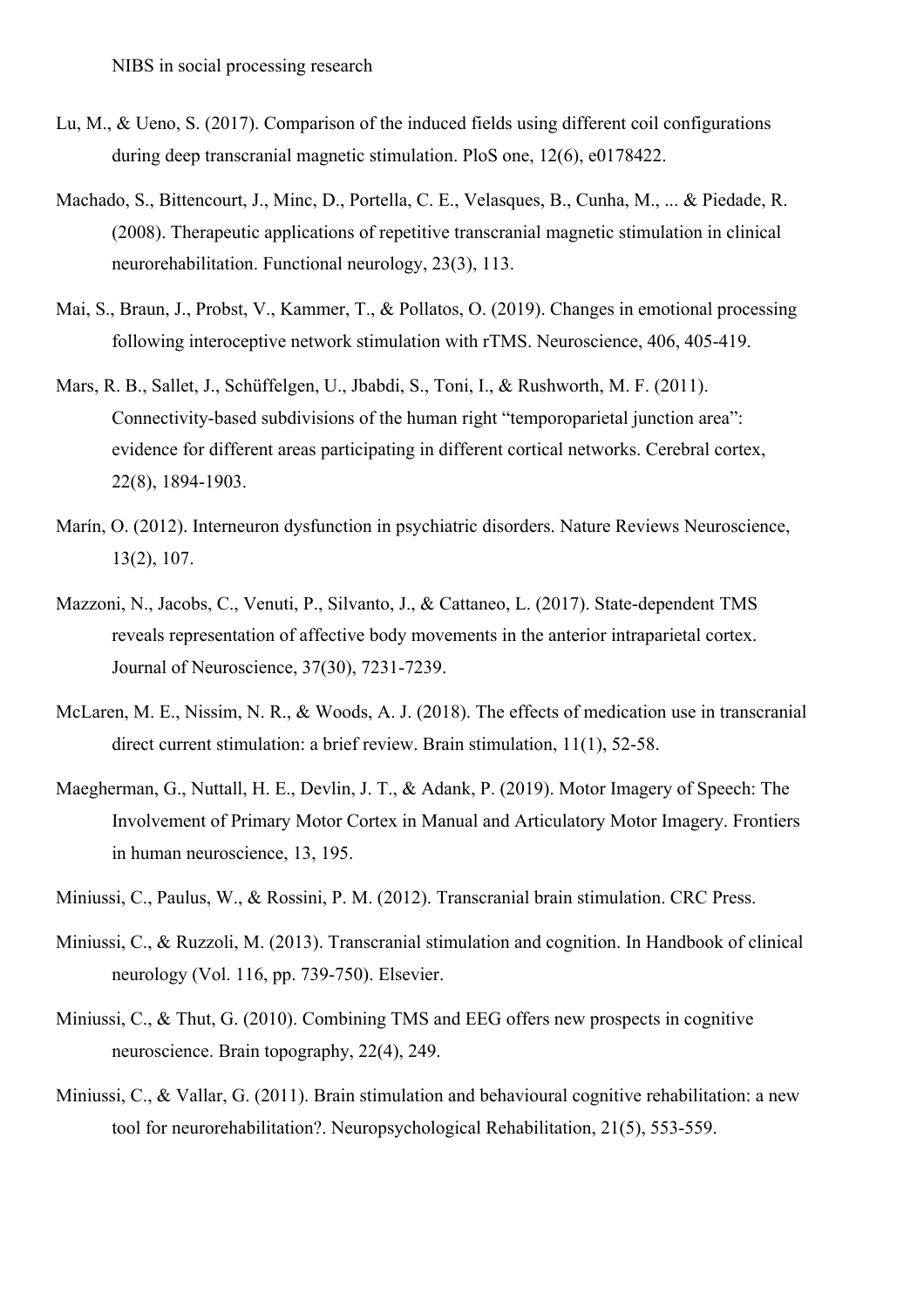- Nicolle, A., Klein-Flügge, M. C., Hunt, L. T., Vlaev, I., Dolan, R. J., & Behrens, T. E. (2012). An agent independent axis for executed and modeled choice in medial prefrontal cortex. Neuron, 75(6), 1114-1121.
- Oberman, L., Eldaief, M., Fecteau, S., Ifert-Miller, F., Tormos, J. M., & Pascual-Leone, A. (2012). Abnormal modulation of corticospinal excitability in adults with Asperger's syndrome. European Journal of Neuroscience, 36(6), 2782-2788.
- Oberman, L. M., Ifert-Miller, F., Najib, U., Bashir, S., Woollacott, I., Gonzalez-Heydrich, J., ... & Pascual-Leone, A. (2010). Transcranial magnetic stimulation provides means to assess cortical plasticity and excitability in humans with fragile X syndrome and autism spectrum disorder. Frontiers in synaptic neuroscience, 2, 26.
- Oberman, L. M., Rotenberg, A., & Pascual-Leone, A. (2015). Use of transcranial magnetic stimulation in autism spectrum disorders. Journal of autism and developmental disorders, 45(2), 524-536.
- Parkin, B. L., Ekhtiari, H., & Walsh, V. F. (2015). Non-invasive human brain stimulation in cognitive neuroscience: a primer. Neuron, 87(5), 932-945.
- Pasley, B. N., Allen, E. A., & Freeman, R. D. (2009). State-dependent variability of neuronal responses to transcranial magnetic stimulation of the visual cortex. Neuron, 62(2), 291-303.
- Pasquinelli, C., Hanson, L. G., Siebner, H. R., Lee, H. J., & Thielscher, A. (2019). Safety of transcranial focused ultrasound stimulation: A systematic review of the state of knowledge from both human and animal studies. Brain stimulation.
- Pellicano, E., Dinsmore, A., & Charman, T. (2014). What should autism research focus upon? Community views and priorities from the United Kingdom. Autism, 18(7), 756-770.
- Pitcher, D. (2019, September 17). Face Processing and TMS. https://doi.org/10.31234/osf.io/h86xz
- Pitcher, D., Charles, L., Devlin, J. T., Walsh, V., & Duchaine, B. (2009). Triple dissociation of faces, bodies, and objects in extrastriate cortex. Current Biology, 19(4), 319-324.
- Pitcher, D., Duchaine, B., & Walsh, V. (2014). Combined TMS and fMRI reveal dissociable cortical pathways for dynamic and static face perception. Current Biology, 24(17), 2066-2070.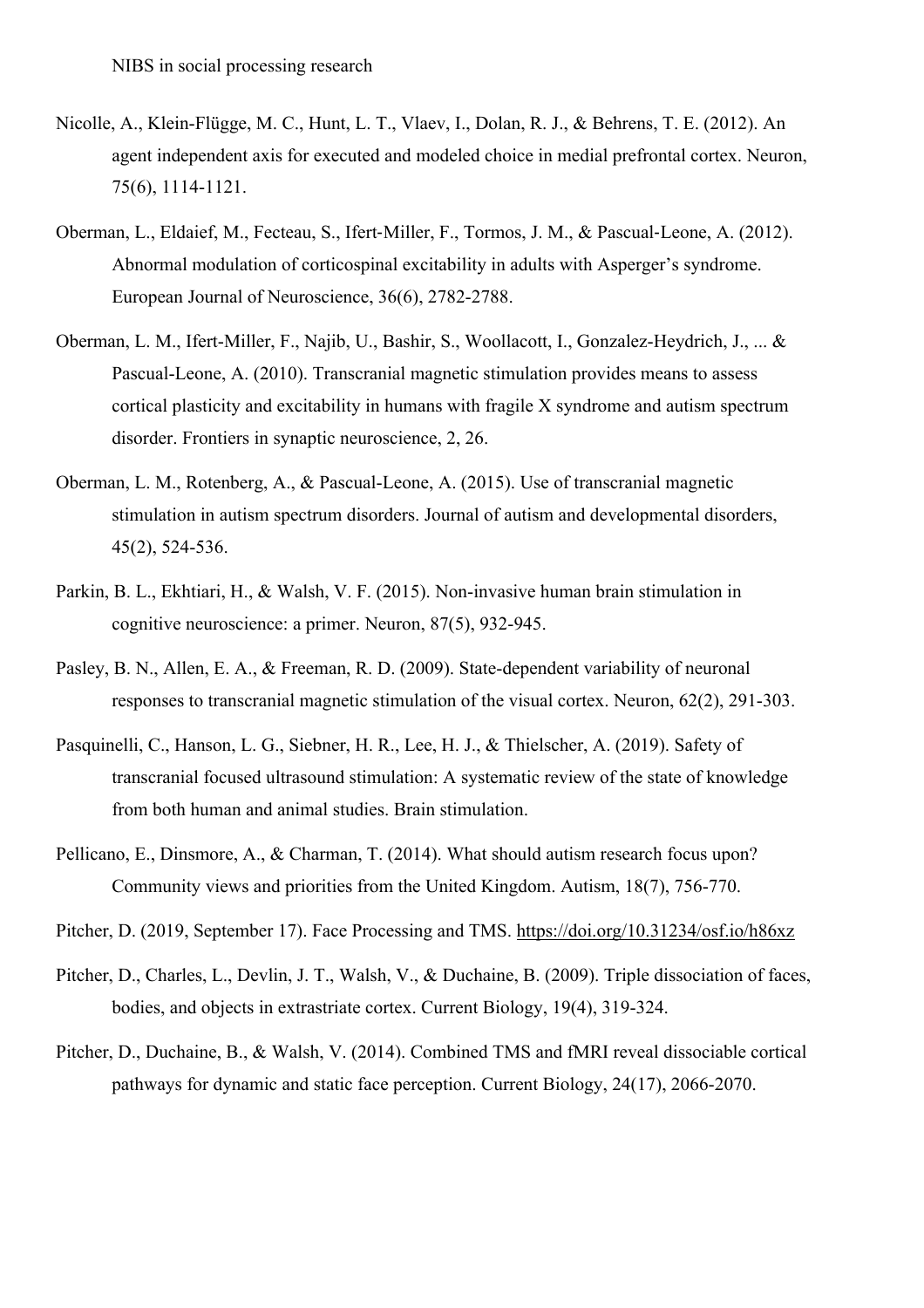- Pitcher, D., Japee, S., Rauth, L., & Ungerleider, L. G. (2017). The superior temporal sulcus is causally connected to the amygdala: a combined TBS-fMRI study. Journal of Neuroscience, 37(5), 1156-1161.
- Pitcher, D., Walsh, V., & Duchaine, B. (2011). The role of the occipital face area in the cortical face perception network. Experimental brain research, 209(4), 481-493.
- Pitcher, D., Walsh, V., Yovel, G., & Duchaine, B. (2007). TMS evidence for the involvement of the right occipital face area in early face processing. Current Biology, 17(18), 1568-1573.
- Perera, T., George, M. S., Grammer, G., Janicak, P. G., Pascual-Leone, A., & Wirecki, T. S. (2016). The clinical TMS society consensus review and treatment recommendations for TMS therapy for major depressive disorder. Brain stimulation, 9(3), 336-346.
- Rampersad, S., Roig-Solvas, B., Yarossi, M., Kulkarni, P. P., Santarnecchi, E., Dorval, A. D., & Brooks, D. H. (2019). Prospects for transcranial temporal interference stimulation in humans: a computational study. bioRxiv, 602102.
- Rizzolatti, G., and Sinigaglia, C. (2010). The functional role of the parieto-frontal mirror circuit: interpretations and misinterpretations. Nat. Rev. Neurosci. 11, 264–274. doi: 10.1038/nrn2805
- Reed, T., & Kadosh, R. C. (2018). Transcranial electrical stimulation (tES) mechanisms and its effects on cortical excitability and connectivity. Journal of inherited metabolic disease, 41(6), 1123-1130.
- Renzi, C., Schiavi, S., Carbon, C. C., Vecchi, T., Silvanto, J., & Cattaneo, Z. (2013). Processing of featural and configural aspects of faces is lateralized in dorsolateral prefrontal cortex: a TMS study. Neuroimage, 74, 45-51.
- Romanska, A., Rezlescu, C., Susilo, T., Duchaine, B., & Banissy, M. J. (2015). High-frequency transcranial random noise stimulation enhances perception of facial identity. Cerebral Cortex, 25(11), 4334-4340.
- Rossi, S., Hallett, M., Rossini, P. M., Pascual-Leone, A., & Safety of TMS Consensus Group. (2009). Safety, ethical considerations, and application guidelines for the use of transcranial magnetic stimulation in clinical practice and research. Clinical neurophysiology, 120(12), 2008-2039.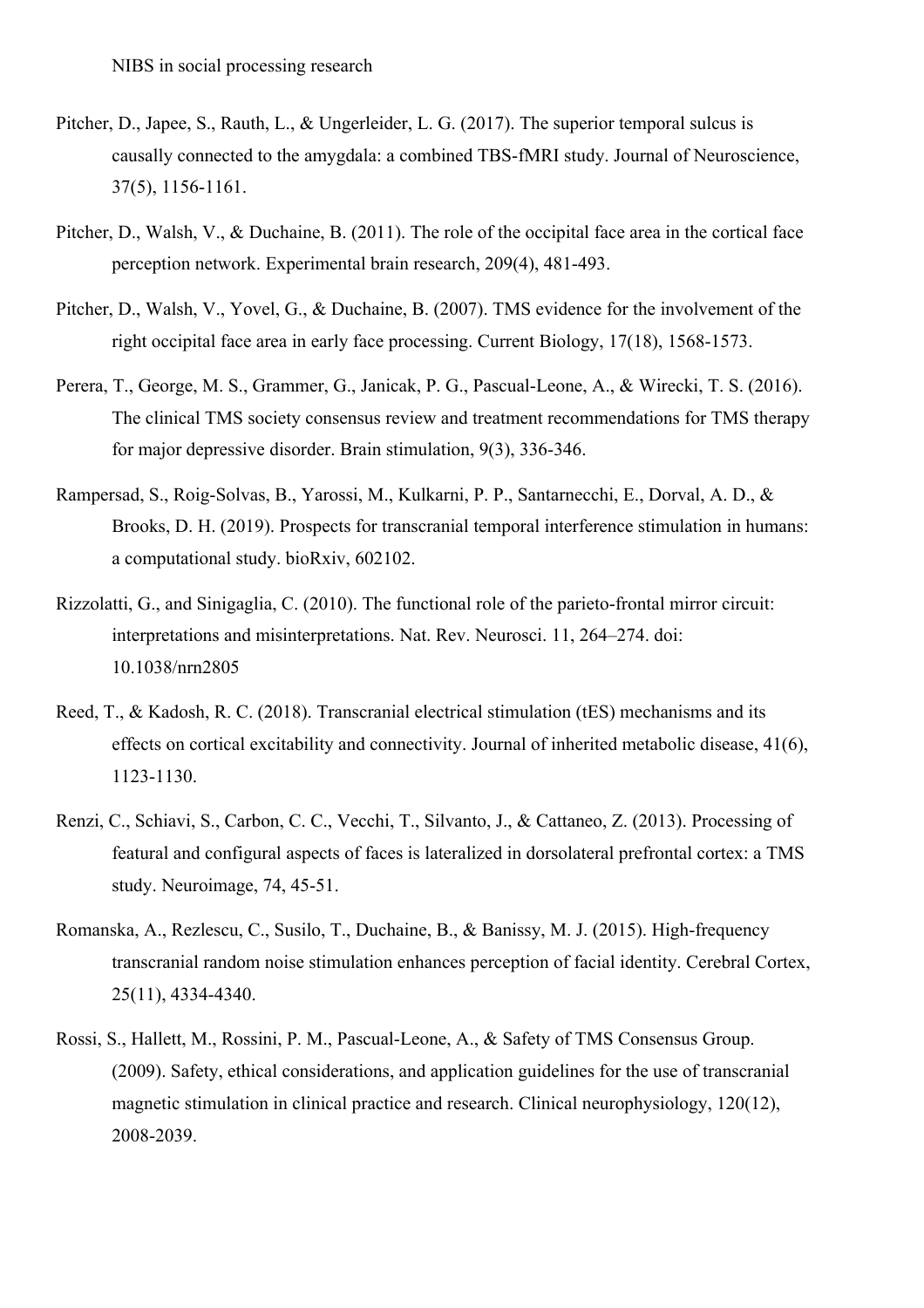- Rossion, B. (2014). Understanding face perception by means of prosopagnosia and neuroimaging. Frontiers in bioscience, 6(258), e307.
- Roth, Y., Amir, A., Levkovitz, Y., & Zangen, A. (2007). Three-dimensional distribution of the electric field induced in the brain by transcranial magnetic stimulation using figure-8 and deep H-coils. Journal of Clinical Neurophysiology, 24(1), 31-38.
- Rubenstein JLR, Merzenich MM. 2003. Model of autism: increased ratio of excitation/inhibition in key neural systems. Genes Brain Behav 2: 255 - 267.
- Ruff, C. C., Driver, J., & Bestmann, S. (2009). Combining TMS and fMRI: from 'virtual lesions' to functional-network accounts of cognition. Cortex, 45(9), 1043-1049.
- Rumi, D. O., Gattaz, W. F., Rigonatti, S. P., Rosa, M. A., Fregni, F., Rosa, M. O., ... & Marcolin, M. A. (2005). Transcranial magnetic stimulation accelerates the antidepressant effect of amitriptyline in severe depression: a double-blind placebo-controlled study. Biological psychiatry, 57(2), 162-166.
- Sandrini, M., Umiltà, C., & Rusconi, E. (2011). The use of transcranial magnetic stimulation in cognitive neuroscience: a new synthesis of methodological issues. Neuroscience & Biobehavioral Reviews, 35(3), 516-536.
- Santiesteban, I., Banissy, M. J., Catmur, C., & Bird, G. (2012). Enhancing social ability by stimulating right temporoparietal junction. Current Biology, 22(23), 2274-2277.
- Santiesteban, I., Banissy, M. J., Catmur, C., & Bird, G. (2015). Functional lateralization of temporoparietal junction–imitation inhibition, visual perspective-taking and theory of mind. European Journal of Neuroscience, 42(8), 2527-2533.
- Santiesteban, I., Kaur, S., Bird, G., & Catmur, C. (2017). Attentional processes, not implicit mentalizing, mediate performance in a perspective-taking task: Evidence from stimulation of the temporoparietal junction. NeuroImage, 155, 305-311.
- Schulz, R., Gerloff, C., & Hummel, F. C. (2013). Non-invasive brain stimulation in neurological diseases. Neuropharmacology, 64, 579-587.
- Silvanto, J., & Cattaneo, Z. (2017). Common framework for "virtual lesion" and state-dependent TMS: the facilitatory/suppressive range model of online TMS effects on behavior. Brain and cognition, 119, 32-38.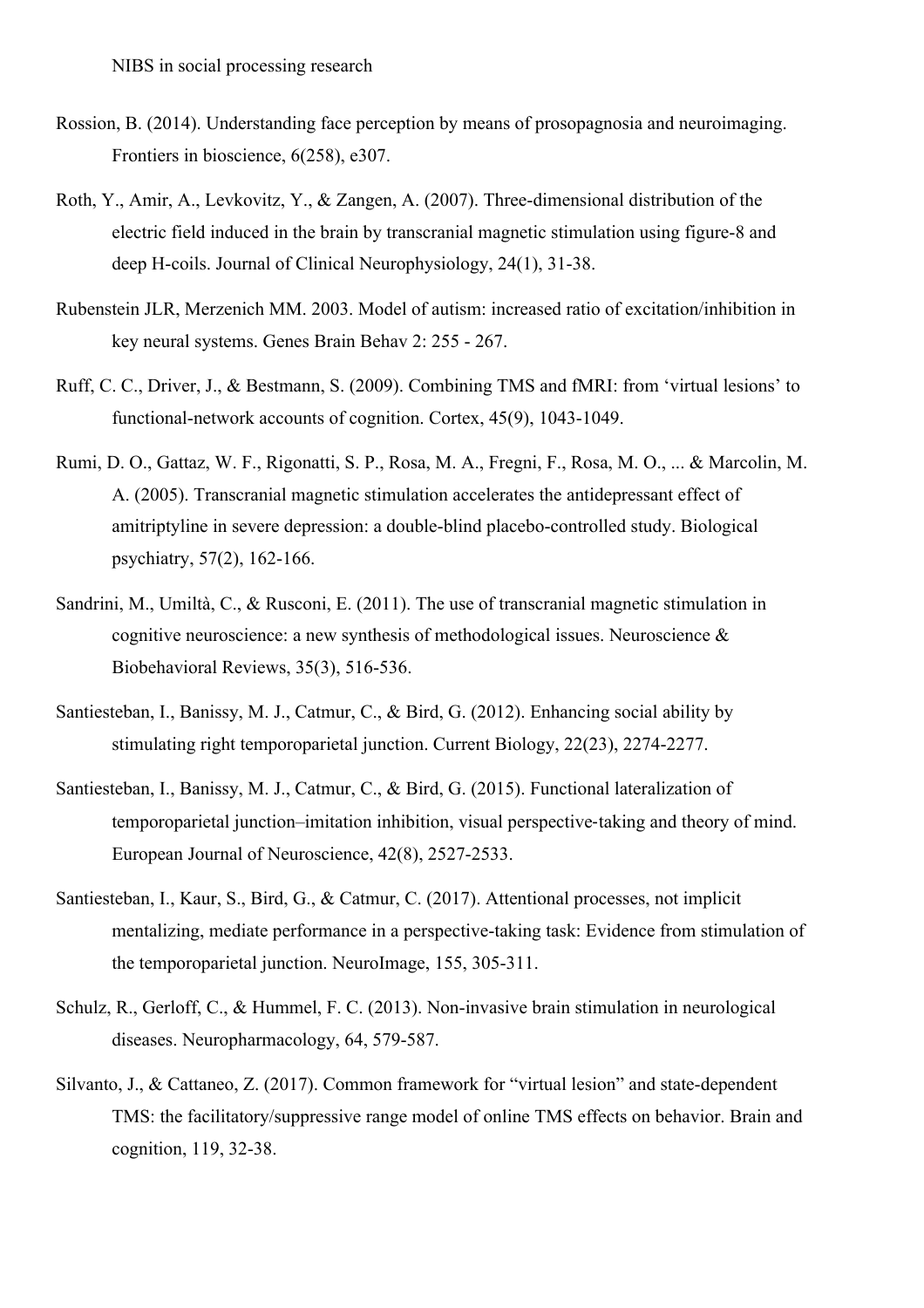- Silvanto, J., Muggleton, N. G., Cowey, A., & Walsh, V. (2007). Neural activation state determines behavioral susceptibility to modified theta burst transcranial magnetic stimulation. European journal of neuroscience, 26(2), 523-528.
- Silvanto, J., & Muggleton, N. G. (2008). Testing the validity of the TMS state-dependency approach: targeting functionally distinct motion-selective neural populations in visual areas V1/V2 and V5/MT+. Neuroimage, 40(4), 1841-1848.
- Silvanto, J., Cattaneo, Z., Battelli, L., & Pascual-Leone, A. (2008). Baseline cortical excitability determines whether TMS disrupts or facilitates behavior. Journal of neurophysiology, 99(5), 2725-2730.
- Silvanto, J., & Pascual-Leone, A. (2008). State-dependency of transcranial magnetic stimulation. Brain topography, 21(1), 1.
- Sellaro, R., Nitsche, M. A., & Colzato, L. S. (2016). The stimulated social brain: effects of transcranial direct current stimulation on social cognition. Annals of the New York Academy of Sciences, 1369(1), 218-239.
- Solomon-Harris, L. M., Mullin, C. R., & Steeves, J. K. (2013). TMS to the "occipital face area" affects recognition but not categorization of faces. Brain and cognition, 83(3), 245-251.
- Stagg, C. J., Wylezinska, M., Matthews, P. M., Johansen-Berg, H., Jezzard, P., Rothwell, J. C., & Bestmann, S. (2009). Neurochemical effects of theta burst stimulation as assessed by magnetic resonance spectroscopy. Journal of neurophysiology, 101(6), 2872-2877.
- Strafella, A. P., & Paus, T. (2000). Modulation of cortical excitability during action observation: a transcranial magnetic stimulation study. Neuroreport, 11(10), 2289-2292.
- Taylor, P. C. J. (2018). Combining NIBS with EEG: What Can It Tell Us About Normal Cognition?. Current Behavioral Neuroscience Reports, 5(2), 165-169.
- Théoret, H., Halligan, E., Kobayashi, M., Fregni, F., Tager-Flusberg, H., & Pascual-Leone, A. (2005). Impaired motor facilitation during action observation in individuals with autism spectrum disorder. Current Biology, 15(3), R84-R85.
- Thompson, E. L., Bird, G., & Catmur, C. (2019). Conceptualizing and testing action understanding. Neuroscience & Biobehavioral Reviews.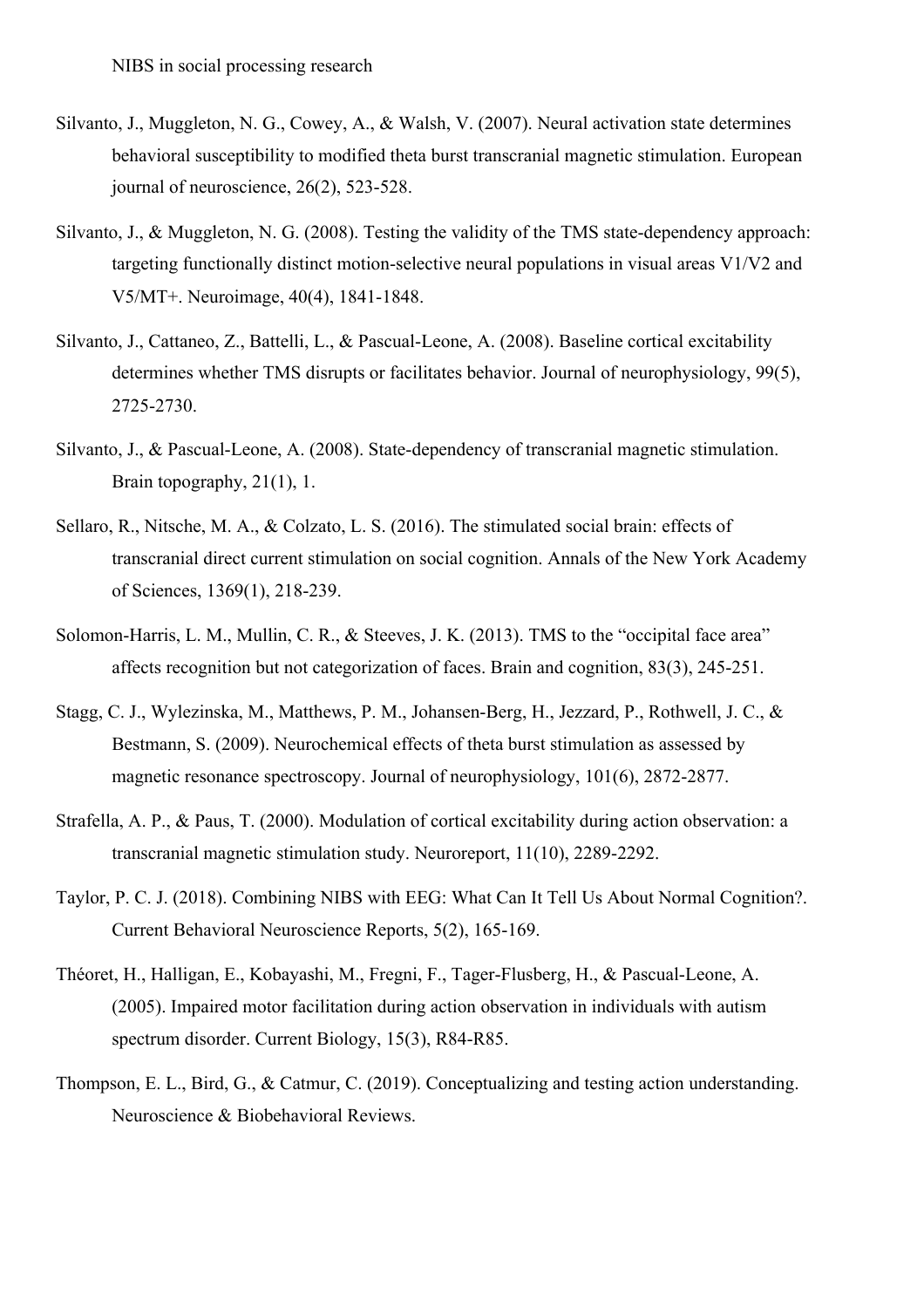- Thut, G., Miniussi, C., Cecere, R., Sauseng, P., Benwell, C. S. Y., Veniero, D. (Eds.). (2018). Non-Invasive Brain Stimulation Effects on Cognition and Brain Activity: Positive Lessons from Negative Findings [Special issue]. Frontiers in Neuroscience.
- Tyler, W. J., Lani, S. W., & Hwang, G. M. (2018). Ultrasonic modulation of neural circuit activity. Current opinion in neurobiology, 50, 222-231.
- Walsh, V., & Cowey, A. (2000). Transcranial magnetic stimulation and cognitive neuroscience. Nature Reviews Neuroscience, 1(1), 73.
- Walsh, V., & Pascual-Leone, A. (2003). Transcranial magnetic stimulation: a neurochronometrics of mind. MIT press.
- Wang, H., Callaghan, E., Gooding-Williams, G., McAllister, C., & Kessler, K. (2016). Rhythm makes the world go round: An MEG-TMS study on the role of right TPJ theta oscillations in embodied perspective taking. Cortex, 75, 68-81.
- Wang, J. X., Rogers, L. M., Gross, E. Z., Ryals, A. J., Dokucu, M. E., Brandstatt, K. L., ... & Voss, J. L. (2014). Targeted enhancement of cortical-hippocampal brain networks and associative memory. Science, 345(6200), 1054-1057.
- Ward, J., & Banissy, M. J. (2015). Explaining mirror-touch synesthesia. Cognitive Neuroscience, 6(2-3), 118-133.
- Wassermann, E., Epstein, C., Ziemann, U., Walsh, V., Paus, T., & Lisanby, S. (Eds.). (2008). Oxford handbook of transcranial stimulation. Oxford University Press.
- Wassermann, E. M., & Lisanby, S. H. (2001). Therapeutic application of repetitive transcranial magnetic stimulation: a review. Clinical Neurophysiology, 112(8), 1367-1377.
- Wassermann, E. M., & Zimmermann, T. (2012). Transcranial magnetic brain stimulation: therapeutic promises and scientific gaps. Pharmacology & therapeutics, 133(1), 98-107.
- Woods, A. J., Antal, A., Bikson, M., Boggio, P. S., Brunoni, A. R., Celnik, P., ... & Knotkova, H. (2016). A technical guide to tDCS, and related non-invasive brain stimulation tools. Clinical neurophysiology, 127(2), 1031-1048.
- van der Meer, L., Costafreda, S., Aleman, A., & David, A. S. (2010). Self-reflection and the brain: a theoretical review and meta-analysis of neuroimaging studies with implications for schizophrenia. Neuroscience & Biobehavioral Reviews, 34(6), 935-946.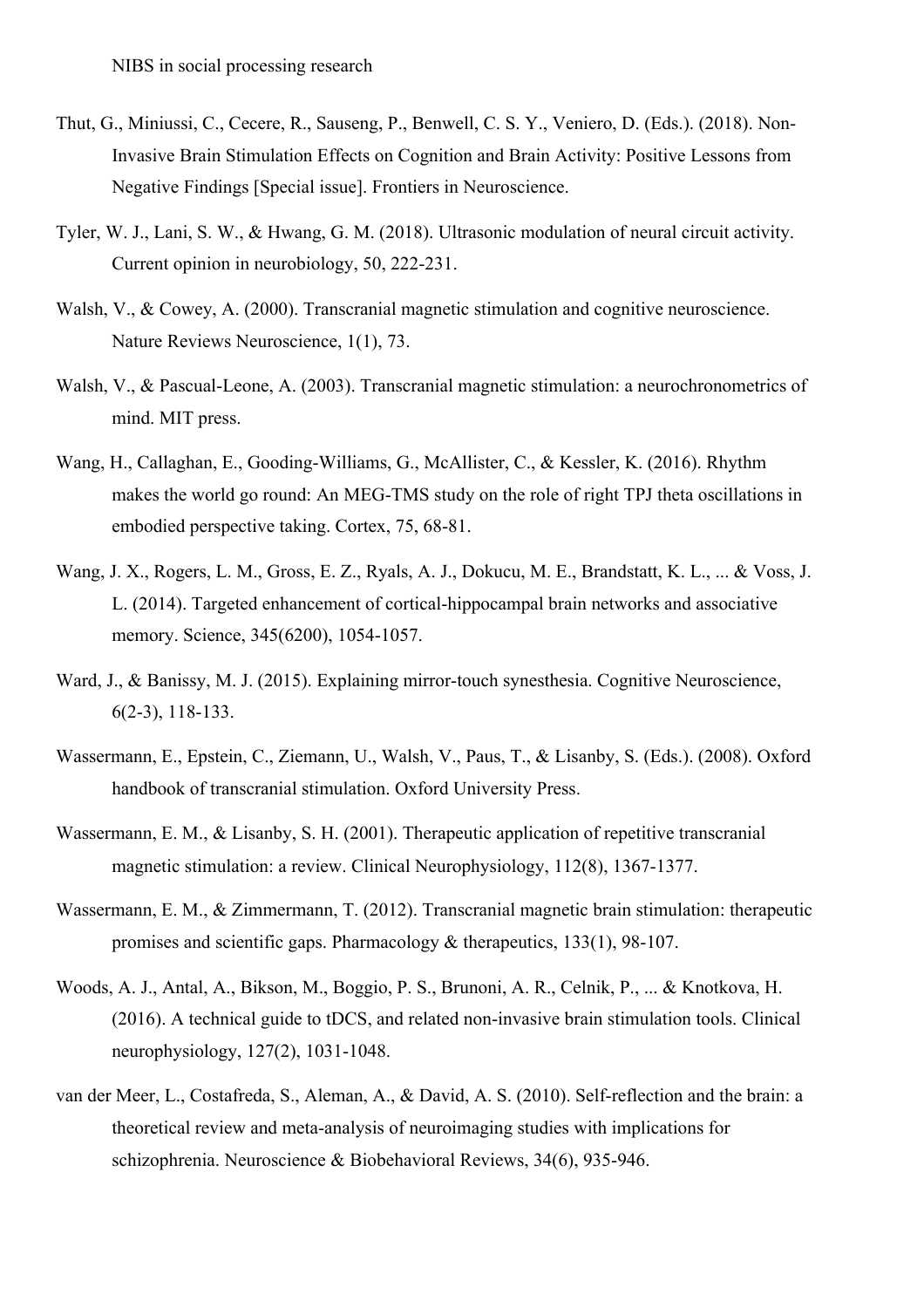Young, L., Camprodon, J. A., Hauser, M., Pascual-Leone, A., & Saxe, R. (2010). Disruption of the right temporoparietal junction with transcranial magnetic stimulation reduces the role of beliefs in moral judgments. Proceedings of the National Academy of Sciences, 107(15), 6753-6758.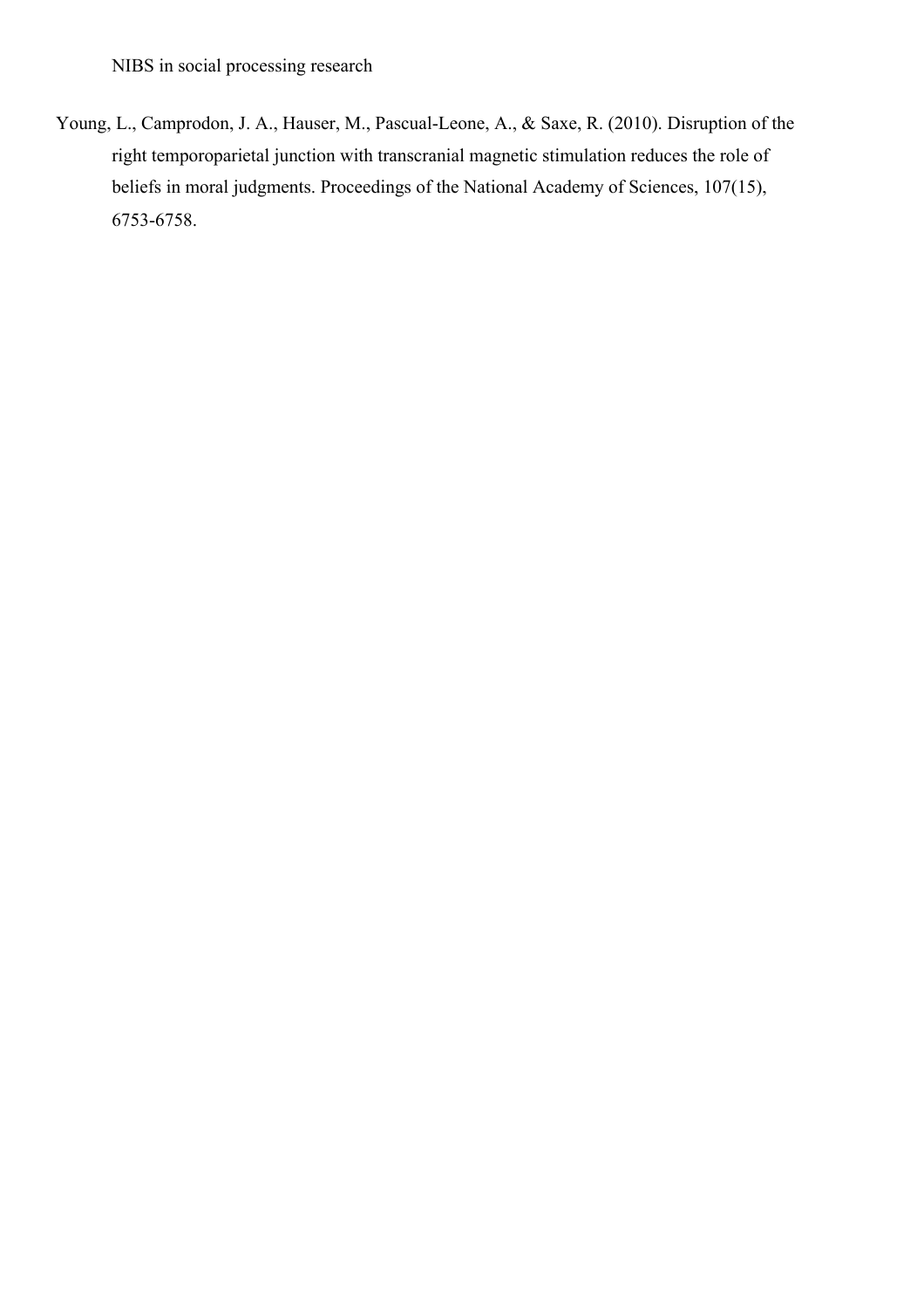# **Figure Captions**

*Figure 1.* Commonly targeted stimulation sites in studies investigating face processing, self-other control, and mirror responses. (a) right Occipital Face Area; coordinates taken from Pitcher et al. (2007), (b) right Temporoparietal Junction; coordinates taken from Young et al. (2010) , (c) left Primary Motor Hand Area; coordinates taken from Maegherman, Nuttall, Devlin & Adank (2019).

*Figure 2.* Theoretical approach to exploiting state-dependent effects of NIBS in social processing research. Left to right: Neural activation of representations of different facial emotions is initially at a baseline level. Activation of neurons coding for a particular facial emotion is then manipulated through use of priming. Following subsequent TMS, activity of the primed neurons (i.e. those coding for happy faces) may be inhibited compared to baseline, whereas activity of unprimed neurons (coding for sad faces) may be facilitated. This theoretical pattern of results is in line with empirical evidence in the visual perception domain whereby TMS facilitates activity of less active neural populations (Silvanto et al., 2008).